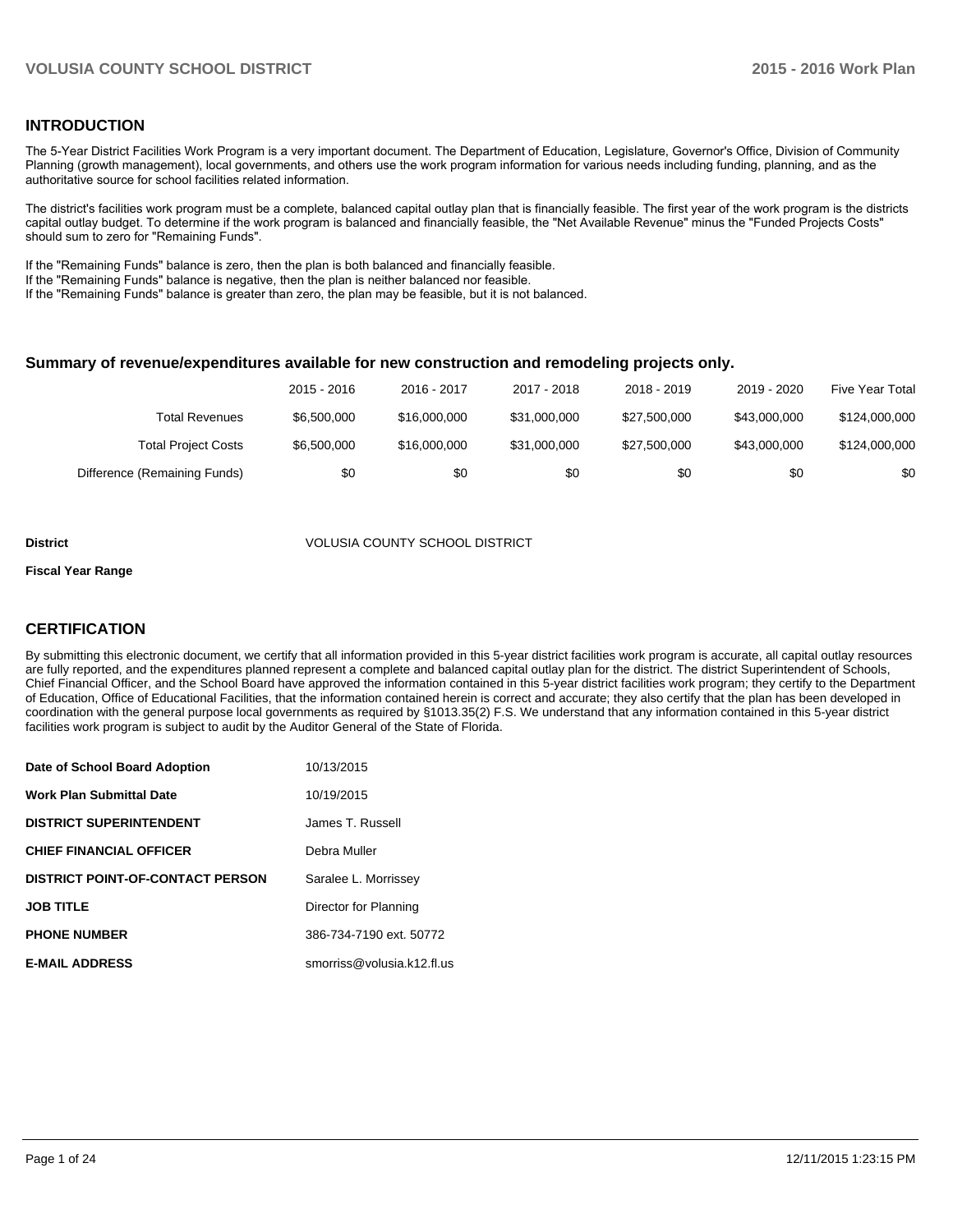# **Expenditures**

#### **Expenditure for Maintenance, Repair and Renovation from 1.50-Mills and PECO**

Annually, prior to the adoption of the district school budget, each school board must prepare a tentative district facilities work program that includes a schedule of major repair and renovation projects necessary to maintain the educational and ancillary facilities of the district.

| Item                                          |                   | $2015 - 2016$<br><b>Actual Budget</b> | 2016 - 2017<br>Projected | 2017 - 2018<br>Projected | 2018 - 2019<br>Projected | 2019 - 2020<br>Projected | <b>Total</b> |
|-----------------------------------------------|-------------------|---------------------------------------|--------------------------|--------------------------|--------------------------|--------------------------|--------------|
| <b>HVAC</b>                                   |                   | \$0                                   | \$0                      | \$0                      | \$0                      | \$0                      | \$0          |
| Locations: No Locations for this expenditure. |                   |                                       |                          |                          |                          |                          |              |
| Flooring                                      |                   | \$0                                   | \$0                      | \$0                      | \$0                      | \$0                      | \$0          |
| Locations: No Locations for this expenditure. |                   |                                       |                          |                          |                          |                          |              |
| Roofing                                       |                   | \$0                                   | \$0                      | \$0                      | \$0                      | \$0                      | \$0          |
| Locations: No Locations for this expenditure. |                   |                                       |                          |                          |                          |                          |              |
| Safety to Life                                |                   | \$0                                   | \$0                      | \$0                      | \$0                      | \$0                      | \$0          |
| Locations: No Locations for this expenditure. |                   |                                       |                          |                          |                          |                          |              |
| Fencing                                       |                   | \$0                                   | \$0                      | \$0                      | \$0                      | \$0                      | \$0          |
| Locations: No Locations for this expenditure. |                   |                                       |                          |                          |                          |                          |              |
| Parking                                       |                   | \$0                                   | \$0                      | \$0                      | \$0                      | \$0                      | \$0          |
| Locations: No Locations for this expenditure. |                   |                                       |                          |                          |                          |                          |              |
| Electrical                                    |                   | \$0                                   | \$0                      | \$0                      | \$0                      | \$0                      | \$0          |
| Locations: No Locations for this expenditure. |                   |                                       |                          |                          |                          |                          |              |
| Fire Alarm                                    |                   | \$0                                   | \$0                      | \$0                      | \$0                      | \$0                      | \$0          |
| Locations: No Locations for this expenditure. |                   |                                       |                          |                          |                          |                          |              |
| Telephone/Intercom System                     |                   | \$0                                   | \$0                      | \$0                      | \$0                      | \$0                      | \$0          |
| Locations: No Locations for this expenditure. |                   |                                       |                          |                          |                          |                          |              |
| <b>Closed Circuit Television</b>              |                   | \$0                                   | \$0                      | \$0                      | \$0                      | \$0                      | $$0$$        |
| Locations: No Locations for this expenditure. |                   |                                       |                          |                          |                          |                          |              |
| Paint                                         |                   | \$0                                   | \$0                      | \$0                      | \$0                      | \$0                      | \$0          |
| Locations: No Locations for this expenditure. |                   |                                       |                          |                          |                          |                          |              |
| Maintenance/Repair                            |                   | \$0                                   | \$0                      | \$0                      | \$0                      | \$0                      | \$0          |
| Locations: No Locations for this expenditure. |                   |                                       |                          |                          |                          |                          |              |
|                                               | <b>Sub Total:</b> | \$0                                   | \$0                      | \$0                      | \$0                      | \$0                      | \$0          |

| IPECO Maintenance Expenditures | \$1,000,000  | \$1,000,000  | \$1,000,000  | \$1,000,000  | \$1,000,000  | \$5,000,000  |
|--------------------------------|--------------|--------------|--------------|--------------|--------------|--------------|
| i.50 Mill Sub Total: I         | \$13.271.796 | \$15,574,707 | \$17,633,226 | \$17,738,913 | \$17.815.103 | \$82,033,745 |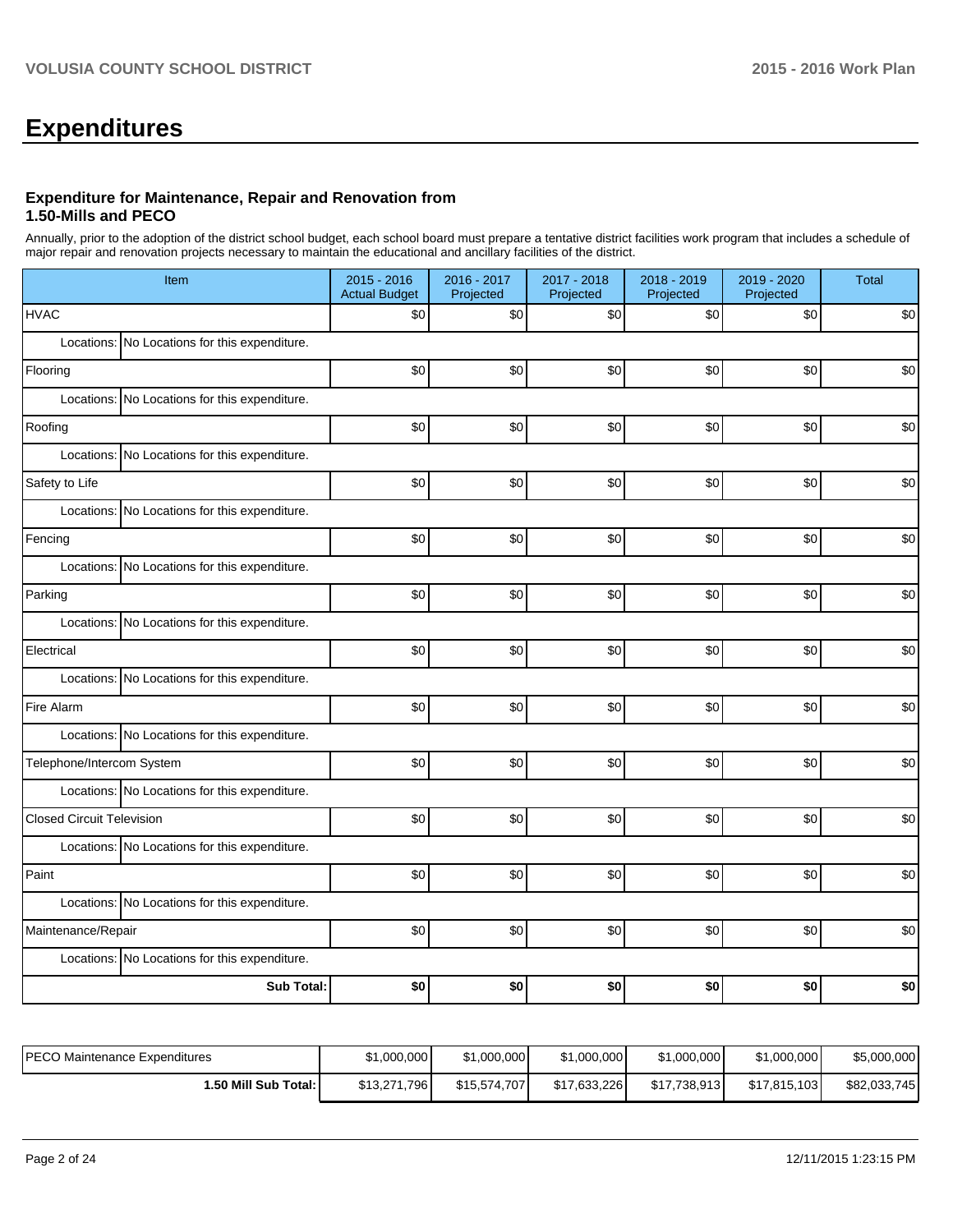|                          | Other Items                                                                                                                                                                                                                                                                                                                                                                                                                                                                                                                                                                                                                                                                                                                                                                                                                                                                                                                                                                                                                                                                                                                                                                                                                                                                                                                                                                                                                                                                                                                                                                                                                                                                                                                                                                                                                                                                                                                                                                                                                                                                                    | $2015 - 2016$<br><b>Actual Budget</b> | 2016 - 2017<br>Projected | 2017 - 2018<br>Projected | 2018 - 2019<br>Projected | 2019 - 2020<br>Projected | Total        |
|--------------------------|------------------------------------------------------------------------------------------------------------------------------------------------------------------------------------------------------------------------------------------------------------------------------------------------------------------------------------------------------------------------------------------------------------------------------------------------------------------------------------------------------------------------------------------------------------------------------------------------------------------------------------------------------------------------------------------------------------------------------------------------------------------------------------------------------------------------------------------------------------------------------------------------------------------------------------------------------------------------------------------------------------------------------------------------------------------------------------------------------------------------------------------------------------------------------------------------------------------------------------------------------------------------------------------------------------------------------------------------------------------------------------------------------------------------------------------------------------------------------------------------------------------------------------------------------------------------------------------------------------------------------------------------------------------------------------------------------------------------------------------------------------------------------------------------------------------------------------------------------------------------------------------------------------------------------------------------------------------------------------------------------------------------------------------------------------------------------------------------|---------------------------------------|--------------------------|--------------------------|--------------------------|--------------------------|--------------|
| Minor Projects < \$25K   |                                                                                                                                                                                                                                                                                                                                                                                                                                                                                                                                                                                                                                                                                                                                                                                                                                                                                                                                                                                                                                                                                                                                                                                                                                                                                                                                                                                                                                                                                                                                                                                                                                                                                                                                                                                                                                                                                                                                                                                                                                                                                                | \$2,500,000                           | \$3,000,000              | \$3,000,000              | \$3,000,000              | \$3,000,000              | \$14,500,000 |
|                          | Locations ADMINISTRATIVE CENTER, ATLANTIC SENIOR HIGH, BICENTENNIAL PARK, BLUE LAKE ELEMENTARY, BONNER ELEMENTARY,<br>BREWSTER CENTER, CAMPBELL MIDDLE, CENTRAL WAREHOUSE & TRANSPORTATION, CHAMPION ELEMENTARY, CHISHOLM<br>ELEMENTARY, CITRUS GROVE ELEMENTARY, CORONADO BEACH ELEMENTARY, CREEKSIDE MIDDLE, CYPRESS CREEK<br>ELEMENTARY, DAVID C. HINSON SR., Daytona Transportation, DEBARY ELEMENTARY, DELAND MIDDLE, DELAND SENIOR HIGH,<br>DELTONA LAKES ELEMENTARY, DELTONA MAINTENANCE & TRANSPORTATION, DELTONA MIDDLE, DELTONA SENIOR HIGH,<br>DISCOVERY ELEMENTARY, EDGEWATER PUBLIC ELEMENTARY, EDITH I STARKE ELEMENTARY, ENTERPRISE ELEMENTARY,<br>FACILITIES SERVICES, FOREST LAKE ELEMENTARY, FREEDOM ELEMENTARY, FRIENDSHIP ELEMENTARY, GALAXY MIDDLE,<br>GEORGE W MARKS ELEMENTARY, HERBERT STREET CENTER, HERITAGE MIDDLE, HIGHBANKS LEARNING CENTER WEST,<br>HOLLY HILL SCHOOL, HORIZON ELEMENTARY, INDIAN RIVER ELEMENTARY, LOUISE S MCINNIS ELEMENTARY, MAINLAND<br>SENIOR HIGH, MANATEE COVE ELEMENTARY, NEW SMYRNA BEACH HIGH SCHOOL (NEW), NEW SMYRNA BEACH MIDDLE,<br>ORANGE CITY ELEMENTARY, ORMOND BEACH ELEMENTARY, ORMOND BEACH MIDDLE, ORMOND BEACH TRANSPORTATION,<br>ORTONA ELEMENTARY, OSCEOLA ELEMENTARY, OSTEEN ELEMENTARY, PALM TERRACE ELEMENTARY, PATHWAYS<br>ELEMENTARY, PIERSON ELEMENTARY, PINE RIDGE SENIOR HIGH, PINE TRAIL ELEMENTARY, PORT ORANGE ELEMENTARY,<br>PRIDE ELEMENTARY, R J LONGSTREET ELEMENTARY, READ-PATTILLO ELEMENTARY, RIVER SPRINGS MIDDLE SCHOOL,<br>RIVERVIEW LEARNING CENTER, SEABREEZE SENIOR HIGH, SILVER SANDS MIDDLE, SOUTH DAYTONA ELEMENTARY,<br>SOUTHWESTERN MIDDLE, SPIRIT ELEMENTARY, SPRUCE CREEK ELEMENTARY, SPRUCE CREEK SENIOR HIGH, SUGAR MILL<br>ELEMENTARY, SUNRISE ELEMENTARY, SWEETWATER ELEMENTARY, T D TAYLOR MIDDLE HIGH, TIMBERCREST ELEMENTARY,<br>TOMOKA ELEMENTARY, TURIE T SMALL ELEMENTARY, TURNBULL TRANSPORTATION, UNIVERSITY HIGH SCHOOL, VOLUSIA<br>COUNTY SUPERINTENDENT'S OFFICE, VOLUSIA PINES ELEMENTARY, WALTER A HURST ELEMENTARY, WESTSIDE<br>ELEMENTARY, WOODWARD AVENUE ELEMENTARY |                                       |                          |                          |                          |                          |              |
| <b>Facilities Review</b> |                                                                                                                                                                                                                                                                                                                                                                                                                                                                                                                                                                                                                                                                                                                                                                                                                                                                                                                                                                                                                                                                                                                                                                                                                                                                                                                                                                                                                                                                                                                                                                                                                                                                                                                                                                                                                                                                                                                                                                                                                                                                                                | \$8,295,000                           | \$8,500,000              | \$8,500,000              | \$8,500,000              | \$8,500,000              | \$42,295,000 |
|                          | Locations ADMINISTRATIVE CENTER, ATLANTIC SENIOR HIGH, BLUE LAKE ELEMENTARY, BREWSTER CENTER, CAMPBELL MIDDLE,<br>CENTRAL WAREHOUSE & TRANSPORTATION, CHAMPION ELEMENTARY, CHISHOLM ELEMENTARY, CITRUS GROVE<br>ELEMENTARY, CORONADO BEACH ELEMENTARY, CREEKSIDE MIDDLE, CYPRESS CREEK ELEMENTARY, DAVID C. HINSON SR.,<br>Daytona Transportation, DEBARY ELEMENTARY, DELAND MIDDLE, DELAND SENIOR HIGH, DELTONA LAKES ELEMENTARY,<br>DELTONA MAINTENANCE & TRANSPORTATION, DELTONA MIDDLE, DELTONA SENIOR HIGH, DISCOVERY ELEMENTARY,<br>EDGEWATER PUBLIC ELEMENTARY, EDITH I STARKE ELEMENTARY, ENTERPRISE ELEMENTARY, FACILITIES SERVICES,<br>FOREST LAKE ELEMENTARY, FREEDOM ELEMENTARY, FRIENDSHIP ELEMENTARY, GALAXY MIDDLE, GEORGE W MARKS<br>ELEMENTARY, HERBERT STREET CENTER, HERITAGE MIDDLE, HIGHBANKS LEARNING CENTER WEST, HOLLY HILL SCHOOL,<br>HORIZON ELEMENTARY, INDIAN RIVER ELEMENTARY, LOUISE S MCINNIS ELEMENTARY, MAINLAND SENIOR HIGH, MANATEE<br>COVE ELEMENTARY, NEW SMYRNA BEACH HIGH SCHOOL (NEW), NEW SMYRNA BEACH MIDDLE, ORANGE CITY ELEMENTARY,<br>ORMOND BEACH ELEMENTARY, ORMOND BEACH MIDDLE, ORMOND BEACH TRANSPORTATION, ORTONA ELEMENTARY,<br>OSCEOLA ELEMENTARY, OSTEEN ELEMENTARY, PALM TERRACE ELEMENTARY, PATHWAYS ELEMENTARY, PIERSON<br>ELEMENTARY, PINE RIDGE SENIOR HIGH, PINE TRAIL ELEMENTARY, PORT ORANGE ELEMENTARY, PRIDE ELEMENTARY, R J<br>LONGSTREET ELEMENTARY, READ-PATTILLO ELEMENTARY, RIVER SPRINGS MIDDLE SCHOOL, RIVERVIEW LEARNING<br>CENTER, SEABREEZE SENIOR HIGH, SILVER SANDS MIDDLE, SOUTH DAYTONA ELEMENTARY, SOUTHWESTERN MIDDLE,<br>SPIRIT ELEMENTARY, SPRUCE CREEK ELEMENTARY, SPRUCE CREEK SENIOR HIGH, SUGAR MILL ELEMENTARY, SUNRISE<br>ELEMENTARY, SWEETWATER ELEMENTARY, T D TAYLOR MIDDLE HIGH, TIMBERCREST ELEMENTARY, TOMOKA ELEMENTARY,<br>TURIE T SMALL ELEMENTARY, TURNBULL TRANSPORTATION, UNIVERSITY HIGH SCHOOL, VOLUSIA COUNTY<br>SUPERINTENDENT'S OFFICE, VOLUSIA PINES ELEMENTARY, WALTER A HURST ELEMENTARY, WESTSIDE ELEMENTARY,<br><b>WOODWARD AVENUE ELEMENTARY</b>                                |                                       |                          |                          |                          |                          |              |
| 1.5 Mill & CO&DS Var     |                                                                                                                                                                                                                                                                                                                                                                                                                                                                                                                                                                                                                                                                                                                                                                                                                                                                                                                                                                                                                                                                                                                                                                                                                                                                                                                                                                                                                                                                                                                                                                                                                                                                                                                                                                                                                                                                                                                                                                                                                                                                                                | \$126,796                             | \$274,707                | \$633,226                | \$738,913                | \$815,103                | \$2,588,745  |
|                          | Locations ADMINISTRATIVE CENTER, ATLANTIC SENIOR HIGH, BICENTENNIAL PARK, BLUE LAKE ELEMENTARY, BREWSTER CENTER,<br>CAMPBELL MIDDLE, CENTRAL WAREHOUSE & TRANSPORTATION, CHAMPION ELEMENTARY, CHISHOLM ELEMENTARY, CITRUS<br>GROVE ELEMENTARY, CORONADO BEACH ELEMENTARY, CREEKSIDE MIDDLE, CYPRESS CREEK ELEMENTARY, DAVID C.<br>HINSON SR., Daytona Transportation, DEBARY ELEMENTARY, DELAND MIDDLE, DELAND SENIOR HIGH, DELTONA LAKES<br>ELEMENTARY, DELTONA MAINTENANCE & TRANSPORTATION, DELTONA MIDDLE, DELTONA SENIOR HIGH, DISCOVERY<br>JELEMENTARY, EDGEWATER PUBLIC ELEMENTARY, EDITH I STARKE ELEMENTARY, ENTERPRISE ELEMENTARY, FACILITIES<br>SERVICES, FOREST LAKE ELEMENTARY, FREEDOM ELEMENTARY, FRIENDSHIP ELEMENTARY, GALAXY MIDDLE, GEORGE W<br>MARKS ELEMENTARY, HERBERT STREET CENTER, HIGHBANKS LEARNING CENTER WEST, HOLLY HILL SCHOOL, HORIZON<br>ELEMENTARY, INDIAN RIVER ELEMENTARY, LOUISE S MCINNIS ELEMENTARY, MAINLAND SENIOR HIGH, MANATEE COVE<br>ELEMENTARY, NEW SMYRNA BEACH HIGH SCHOOL (NEW), NEW SMYRNA BEACH MIDDLE, ORANGE CITY ELEMENTARY,<br>ORMOND BEACH ELEMENTARY, ORMOND BEACH MIDDLE, ORMOND BEACH TRANSPORTATION, ORTONA ELEMENTARY,<br>OSCEOLA ELEMENTARY, OSTEEN ELEMENTARY, PALM TERRACE ELEMENTARY, PATHWAYS ELEMENTARY, PIERSON<br>ELEMENTARY, PINE RIDGE SENIOR HIGH, PINE TRAIL ELEMENTARY, PORT ORANGE ELEMENTARY, PRIDE ELEMENTARY, R J<br>LONGSTREET ELEMENTARY, READ-PATTILLO ELEMENTARY, RIVER SPRINGS MIDDLE SCHOOL, RIVERVIEW LEARNING<br>CENTER, SEABREEZE SENIOR HIGH, SILVER SANDS MIDDLE, SOUTH DAYTONA ELEMENTARY, SOUTHWESTERN MIDDLE,<br>SPIRIT ELEMENTARY, SPRUCE CREEK ELEMENTARY, SPRUCE CREEK SENIOR HIGH, SUGAR MILL ELEMENTARY, SUNRISE<br>ELEMENTARY, SWEETWATER ELEMENTARY, T D TAYLOR MIDDLE HIGH, TIMBERCREST ELEMENTARY, TOMOKA ELEMENTARY,<br>TURIE T SMALL ELEMENTARY, TURNBULL TRANSPORTATION, UNIVERSITY HIGH SCHOOL, VOLUSIA PINES ELEMENTARY,<br>WALTER A HURST ELEMENTARY, WESTSIDE ELEMENTARY, WOODWARD AVENUE ELEMENTARY                                                                               |                                       |                          |                          |                          |                          |              |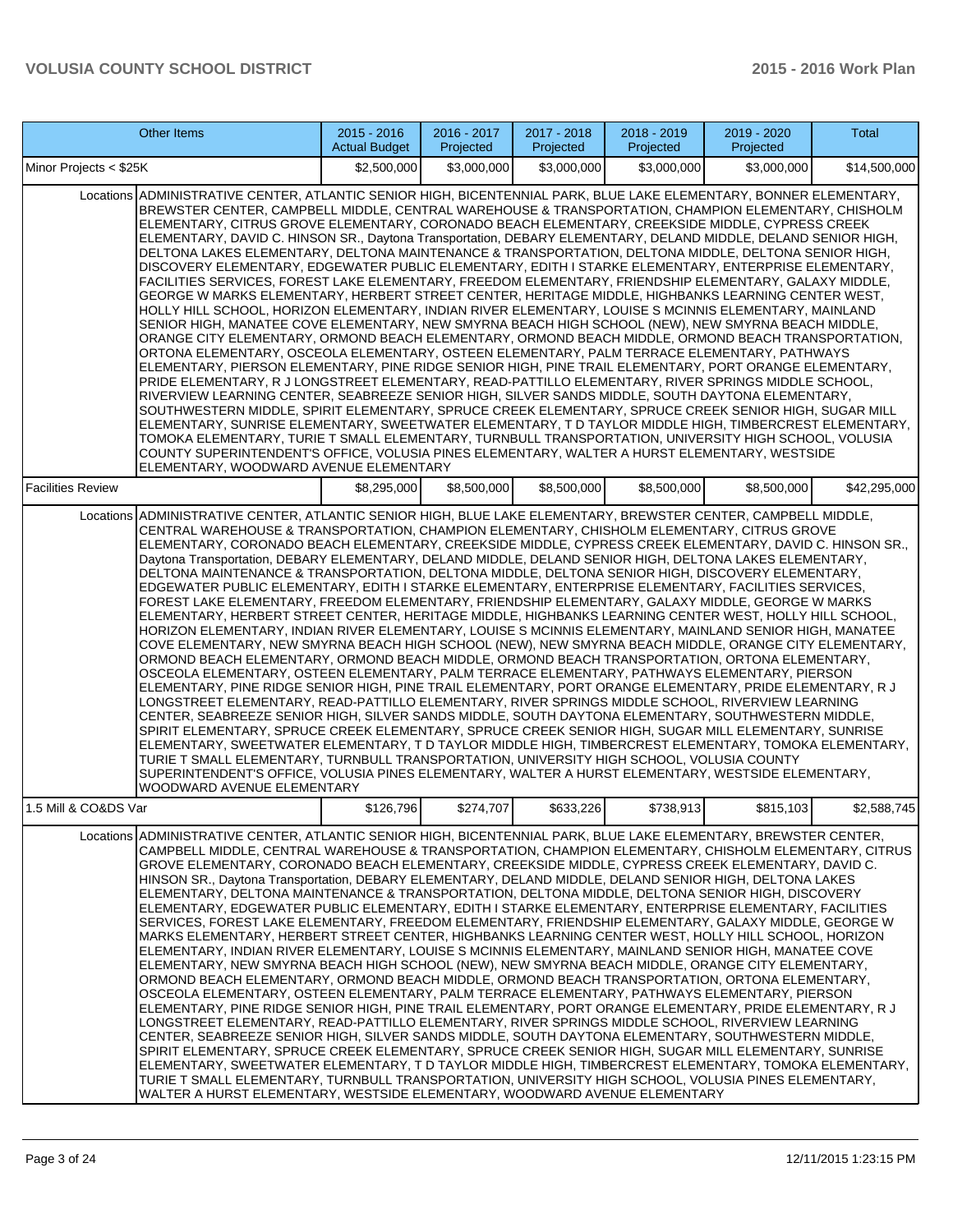| Allocationed Project Cost     |                                                                                                                                                                                                                                                                                                                                                                                                                                                                                                                                                                                                                                                                                                                                                                                                                                                                                                                                                                                                                                                                                                                                                                                                                                                                                                                                                                                                                                                                                                                                                                                                                                                                                                                                                                                                                                                                                                                                                                                                                                                                                                | \$1,600,000 | \$1,800,000 | \$2,000,000 | \$2,000,000 | \$2,000,000 | \$9,400,000 |
|-------------------------------|------------------------------------------------------------------------------------------------------------------------------------------------------------------------------------------------------------------------------------------------------------------------------------------------------------------------------------------------------------------------------------------------------------------------------------------------------------------------------------------------------------------------------------------------------------------------------------------------------------------------------------------------------------------------------------------------------------------------------------------------------------------------------------------------------------------------------------------------------------------------------------------------------------------------------------------------------------------------------------------------------------------------------------------------------------------------------------------------------------------------------------------------------------------------------------------------------------------------------------------------------------------------------------------------------------------------------------------------------------------------------------------------------------------------------------------------------------------------------------------------------------------------------------------------------------------------------------------------------------------------------------------------------------------------------------------------------------------------------------------------------------------------------------------------------------------------------------------------------------------------------------------------------------------------------------------------------------------------------------------------------------------------------------------------------------------------------------------------|-------------|-------------|-------------|-------------|-------------|-------------|
|                               | Locations ADMINISTRATIVE CENTER, ATLANTIC SENIOR HIGH, BLUE LAKE ELEMENTARY, BREWSTER CENTER, CAMPBELL MIDDLE,<br>CENTRAL WAREHOUSE & TRANSPORTATION, CHAMPION ELEMENTARY, CHISHOLM ELEMENTARY, CITRUS GROVE<br>ELEMENTARY, CORONADO BEACH ELEMENTARY, CREEKSIDE MIDDLE, CYPRESS CREEK ELEMENTARY, DAVID C. HINSON SR.,<br>Daytona Transportation, DEBARY ELEMENTARY, DELAND MIDDLE, DELAND SENIOR HIGH, DELTONA LAKES ELEMENTARY,<br>DELTONA MAINTENANCE & TRANSPORTATION, DELTONA MIDDLE, DELTONA SENIOR HIGH, DISCOVERY ELEMENTARY,<br>EDGEWATER PUBLIC ELEMENTARY, EDITH I STARKE ELEMENTARY, ENTERPRISE ELEMENTARY, FACILITIES SERVICES,<br>FOREST LAKE ELEMENTARY, FREEDOM ELEMENTARY, FRIENDSHIP ELEMENTARY, GALAXY MIDDLE, GEORGE W MARKS<br>ELEMENTARY, HERBERT STREET CENTER, HERITAGE MIDDLE, HIGHBANKS LEARNING CENTER WEST, HOLLY HILL SCHOOL,<br>HORIZON ELEMENTARY, INDIAN RIVER ELEMENTARY, LOUISE S MCINNIS ELEMENTARY, MAINLAND SENIOR HIGH, MANATEE<br>COVE ELEMENTARY, NEW SMYRNA BEACH HIGH SCHOOL (NEW), NEW SMYRNA BEACH MIDDLE, ORANGE CITY ELEMENTARY,<br>ORMOND BEACH ELEMENTARY, ORMOND BEACH MIDDLE, ORMOND BEACH TRANSPORTATION, ORTONA ELEMENTARY,<br>OSCEOLA ELEMENTARY, OSTEEN ELEMENTARY, PALM TERRACE ELEMENTARY, PATHWAYS ELEMENTARY, PIERSON<br>ELEMENTARY, PINE RIDGE SENIOR HIGH, PINE TRAIL ELEMENTARY, PORT ORANGE ELEMENTARY, PRIDE ELEMENTARY, R J<br>LONGSTREET ELEMENTARY, READ-PATTILLO ELEMENTARY, RIVER SPRINGS MIDDLE SCHOOL, RIVERVIEW LEARNING<br>CENTER, SEABREEZE SENIOR HIGH, SILVER SANDS MIDDLE, SOUTH DAYTONA ELEMENTARY, SOUTHWESTERN MIDDLE,<br>SPIRIT ELEMENTARY, SPRUCE CREEK ELEMENTARY, SPRUCE CREEK SENIOR HIGH, SUGAR MILL ELEMENTARY, SUNRISE<br>ELEMENTARY, SWEETWATER ELEMENTARY, T D TAYLOR MIDDLE HIGH, TIMBERCREST ELEMENTARY, TOMOKA ELEMENTARY,<br>TURIE T SMALL ELEMENTARY, TURNBULL TRANSPORTATION, UNIVERSITY HIGH SCHOOL, VOLUSIA PINES ELEMENTARY,<br>WALTER A HURST ELEMENTARY, WESTSIDE ELEMENTARY, WOODWARD AVENUE ELEMENTARY                                                                                  |             |             |             |             |             |             |
| <b>High School Athletics</b>  |                                                                                                                                                                                                                                                                                                                                                                                                                                                                                                                                                                                                                                                                                                                                                                                                                                                                                                                                                                                                                                                                                                                                                                                                                                                                                                                                                                                                                                                                                                                                                                                                                                                                                                                                                                                                                                                                                                                                                                                                                                                                                                | \$500,000   | \$1,000,000 | \$1.500.000 | \$1.500.000 | \$1,500,000 | \$6,000,000 |
|                               | Locations ATLANTIC SENIOR HIGH, DELAND SENIOR HIGH, DELTONA SENIOR HIGH, MAINLAND SENIOR HIGH, NEW SMYRNA BEACH HIGH<br>SCHOOL (NEW), PINE RIDGE SENIOR HIGH, SEABREEZE SENIOR HIGH, SPRUCE CREEK SENIOR HIGH, T D TAYLOR MIDDLE<br>HIGH, UNIVERSITY HIGH SCHOOL                                                                                                                                                                                                                                                                                                                                                                                                                                                                                                                                                                                                                                                                                                                                                                                                                                                                                                                                                                                                                                                                                                                                                                                                                                                                                                                                                                                                                                                                                                                                                                                                                                                                                                                                                                                                                               |             |             |             |             |             |             |
| Infrastructure for technology |                                                                                                                                                                                                                                                                                                                                                                                                                                                                                                                                                                                                                                                                                                                                                                                                                                                                                                                                                                                                                                                                                                                                                                                                                                                                                                                                                                                                                                                                                                                                                                                                                                                                                                                                                                                                                                                                                                                                                                                                                                                                                                | \$1,000,000 | \$1,000,000 | \$1,000,000 | \$1,000,000 | \$1,000,000 | \$5,000,000 |
|                               | Locations ADMINISTRATIVE CENTER, ATLANTIC SENIOR HIGH, BICENTENNIAL PARK, BLUE LAKE ELEMENTARY, BONNER ELEMENTARY,<br>BREWSTER CENTER, CAMPBELL MIDDLE, CENTRAL WAREHOUSE & TRANSPORTATION, CHAMPION ELEMENTARY, CHISHOLM<br>ELEMENTARY, CITRUS GROVE ELEMENTARY, CORONADO BEACH ELEMENTARY, CREEKSIDE MIDDLE, CYPRESS CREEK<br>ELEMENTARY, DAVID C. HINSON SR., Daytona Transportation, DEBARY ELEMENTARY, DELAND MIDDLE, DELAND SENIOR HIGH,<br>DELTONA LAKES ELEMENTARY, DELTONA MAINTENANCE & TRANSPORTATION, DELTONA MIDDLE, DELTONA SENIOR HIGH,<br>DISCOVERY ELEMENTARY, EDGEWATER PUBLIC ELEMENTARY, EDITH I STARKE ELEMENTARY, ENTERPRISE ELEMENTARY,<br>FACILITIES SERVICES, FOREST LAKE ELEMENTARY, FREEDOM ELEMENTARY, FRIENDSHIP ELEMENTARY, GALAXY MIDDLE,<br>GEORGE W MARKS ELEMENTARY, HERBERT STREET CENTER, HERITAGE MIDDLE, HIGHBANKS LEARNING CENTER WEST,<br>HOLLY HILL SCHOOL, HORIZON ELEMENTARY, INDIAN RIVER ELEMENTARY, LOUISE S MCINNIS ELEMENTARY, MAINLAND<br>SENIOR HIGH, MANATEE COVE ELEMENTARY, NEW SMYRNA BEACH HIGH SCHOOL (NEW), NEW SMYRNA BEACH MIDDLE,<br>ORANGE CITY ELEMENTARY, ORMOND BEACH ELEMENTARY, ORMOND BEACH MIDDLE, ORMOND BEACH TRANSPORTATION,<br>ORTONA ELEMENTARY, OSCEOLA ELEMENTARY, OSTEEN ELEMENTARY, PALM TERRACE ELEMENTARY, PATHWAYS<br>ELEMENTARY, PIERSON ELEMENTARY, PINE RIDGE SENIOR HIGH, PINE TRAIL ELEMENTARY, PORT ORANGE ELEMENTARY,<br>PRIDE ELEMENTARY, R J LONGSTREET ELEMENTARY, READ-PATTILLO ELEMENTARY, RIVER SPRINGS MIDDLE SCHOOL,<br>RIVERVIEW LEARNING CENTER. SEABREEZE SENIOR HIGH, SILVER SANDS MIDDLE, SOUTH DAYTONA ELEMENTARY.<br>SOUTHWESTERN MIDDLE, SPIRIT ELEMENTARY, SPRUCE CREEK ELEMENTARY, SPRUCE CREEK SENIOR HIGH, SUGAR MILL<br>ELEMENTARY, SUNRISE ELEMENTARY, SWEETWATER ELEMENTARY, T D TAYLOR MIDDLE HIGH, TIMBERCREST ELEMENTARY,<br>TOMOKA ELEMENTARY. TURIE T SMALL ELEMENTARY. TURNBULL TRANSPORTATION. UNIVERSITY HIGH SCHOOL. VOLUSIA<br>COUNTY SUPERINTENDENT'S OFFICE, VOLUSIA PINES ELEMENTARY, WALTER A HURST ELEMENTARY, WESTSIDE<br>ELEMENTARY, WOODWARD AVENUE ELEMENTARY |             |             |             |             |             |             |
| Security                      |                                                                                                                                                                                                                                                                                                                                                                                                                                                                                                                                                                                                                                                                                                                                                                                                                                                                                                                                                                                                                                                                                                                                                                                                                                                                                                                                                                                                                                                                                                                                                                                                                                                                                                                                                                                                                                                                                                                                                                                                                                                                                                | \$250,000   | \$1,000,000 | \$2,000,000 | \$2,000,000 | \$2,000,000 | \$7,250,000 |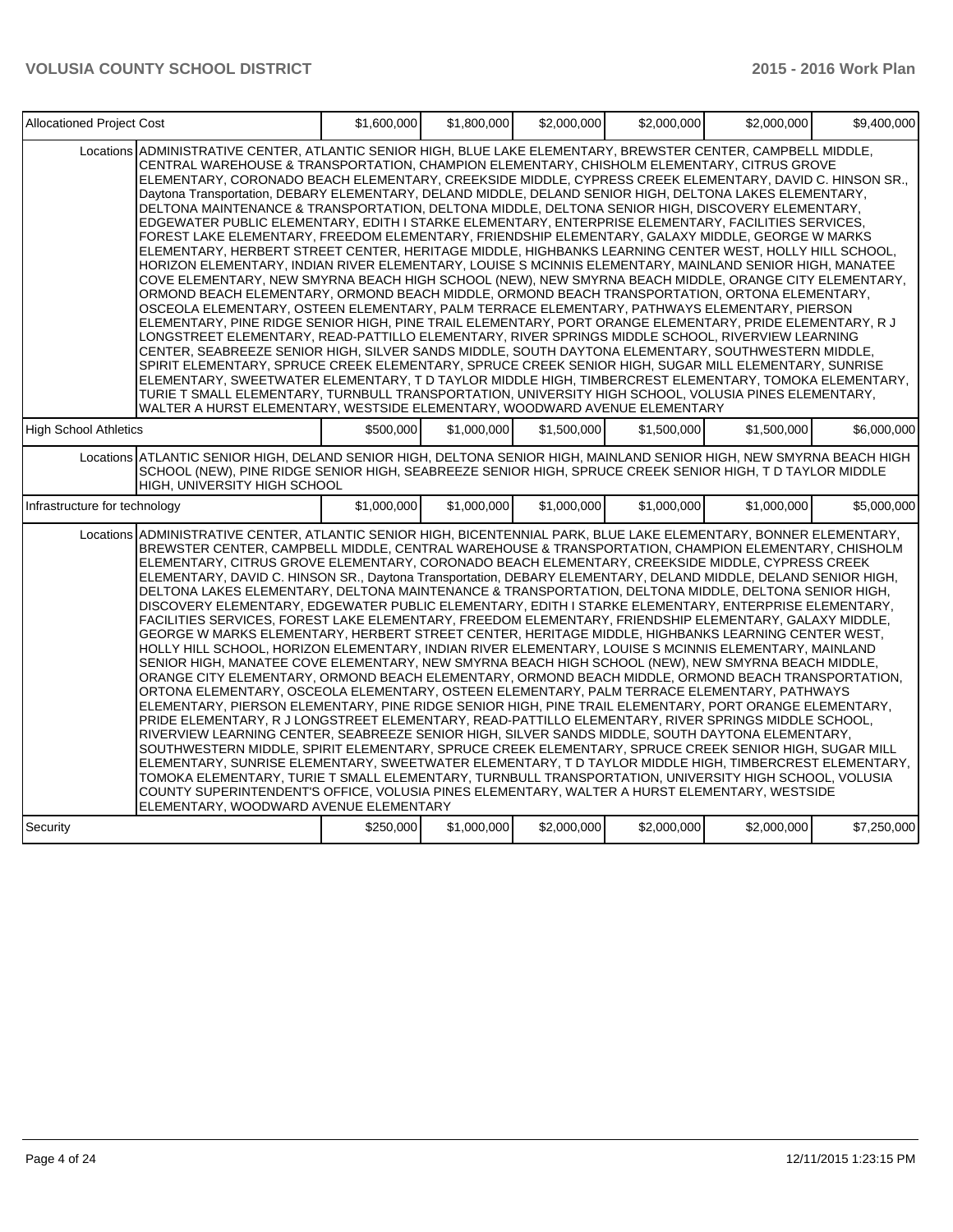| Locations ADMINISTRATIVE CENTER, ATLANTIC SENIOR HIGH, BICENTENNIAL PARK, BLUE LAKE ELEMENTARY, BONNER ELEMENTARY,<br>BREWSTER CENTER, CAMPBELL MIDDLE, CENTRAL WAREHOUSE & TRANSPORTATION, CHAMPION ELEMENTARY, CHISHOLM<br>ELEMENTARY, CITRUS GROVE ELEMENTARY, CORONADO BEACH ELEMENTARY, CREEKSIDE MIDDLE, CYPRESS CREEK<br>ELEMENTARY, DAVID C. HINSON SR., Daytona Transportation, DEBARY ELEMENTARY, DELAND MIDDLE, DELAND SENIOR HIGH,<br>DELTONA LAKES ELEMENTARY, DELTONA MAINTENANCE & TRANSPORTATION, DELTONA MIDDLE, DELTONA SENIOR HIGH,<br>DISCOVERY ELEMENTARY, EDGEWATER PUBLIC ELEMENTARY, EDITH I STARKE ELEMENTARY, ENTERPRISE ELEMENTARY,<br>FACILITIES SERVICES, FOREST LAKE ELEMENTARY, FREEDOM ELEMENTARY, FRIENDSHIP ELEMENTARY, GALAXY MIDDLE,<br>GEORGE W MARKS ELEMENTARY, HERBERT STREET CENTER, HERITAGE MIDDLE, HIGHBANKS LEARNING CENTER WEST,<br>HOLLY HILL SCHOOL, HORIZON ELEMENTARY, INDIAN RIVER ELEMENTARY, LOUISE S MCINNIS ELEMENTARY, MAINLAND<br>SENIOR HIGH, MANATEE COVE ELEMENTARY, NEW SMYRNA BEACH HIGH SCHOOL (NEW), NEW SMYRNA BEACH MIDDLE,<br>ORANGE CITY ELEMENTARY, ORMOND BEACH ELEMENTARY, ORMOND BEACH MIDDLE, ORMOND BEACH TRANSPORTATION,<br>ORTONA ELEMENTARY, OSCEOLA ELEMENTARY, OSTEEN ELEMENTARY, PALM TERRACE ELEMENTARY, PATHWAYS<br>ELEMENTARY, PIERSON ELEMENTARY, PINE RIDGE SENIOR HIGH, PINE TRAIL ELEMENTARY, PORT ORANGE ELEMENTARY, |              |              |              |              |              |              |
|--------------------------------------------------------------------------------------------------------------------------------------------------------------------------------------------------------------------------------------------------------------------------------------------------------------------------------------------------------------------------------------------------------------------------------------------------------------------------------------------------------------------------------------------------------------------------------------------------------------------------------------------------------------------------------------------------------------------------------------------------------------------------------------------------------------------------------------------------------------------------------------------------------------------------------------------------------------------------------------------------------------------------------------------------------------------------------------------------------------------------------------------------------------------------------------------------------------------------------------------------------------------------------------------------------------------------------------------------------------------------------------------------------------|--------------|--------------|--------------|--------------|--------------|--------------|
| PRIDE ELEMENTARY, R J LONGSTREET ELEMENTARY, READ-PATTILLO ELEMENTARY, RIVER SPRINGS MIDDLE SCHOOL,<br>RIVERVIEW LEARNING CENTER, SEABREEZE SENIOR HIGH, SILVER SANDS MIDDLE, SOUTH DAYTONA ELEMENTARY,<br>SOUTHWESTERN MIDDLE, SPIRIT ELEMENTARY, SPRUCE CREEK ELEMENTARY, SPRUCE CREEK SENIOR HIGH, SUGAR MILL<br>ELEMENTARY, SUNRISE ELEMENTARY, SWEETWATER ELEMENTARY, T D TAYLOR MIDDLE HIGH, TIMBERCREST ELEMENTARY,<br>TOMOKA ELEMENTARY, TURIE T SMALL ELEMENTARY, TURNBULL TRANSPORTATION, UNIVERSITY HIGH SCHOOL, VOLUSIA<br>COUNTY SUPERINTENDENT'S OFFICE, VOLUSIA PINES ELEMENTARY, WALTER A HURST ELEMENTARY, WESTSIDE<br>ELEMENTARY, WOODWARD AVENUE ELEMENTARY                                                                                                                                                                                                                                                                                                                                                                                                                                                                                                                                                                                                                                                                                                                               |              |              |              |              |              |              |
| Total: I                                                                                                                                                                                                                                                                                                                                                                                                                                                                                                                                                                                                                                                                                                                                                                                                                                                                                                                                                                                                                                                                                                                                                                                                                                                                                                                                                                                                     | \$14,271,796 | \$16,574,707 | \$18,633,226 | \$18,738,913 | \$18,815,103 | \$87,033,745 |

# **Local 1.50 Mill Expenditure For Maintenance, Repair and Renovation**

Anticipated expenditures expected from local funding sources over the years covered by the current work plan.

| Item                                                         | 2015 - 2016<br><b>Actual Budget</b> | 2016 - 2017<br>Projected | 2017 - 2018<br>Projected | 2018 - 2019<br>Projected | 2019 - 2020<br>Projected | <b>Total</b>  |
|--------------------------------------------------------------|-------------------------------------|--------------------------|--------------------------|--------------------------|--------------------------|---------------|
| Remaining Maint and Repair from 1.5 Mills                    | \$13,271,796                        | \$15,574,707             | \$17,633,226             | \$17,738,913             | \$17,815,103             | \$82,033,745  |
| Maintenance/Repair Salaries                                  | \$8,007,250                         | \$6,007,250              | \$4,007,250              | \$2,007,250              | \$7,250                  | \$20,036,250  |
| <b>School Bus Purchases</b>                                  | \$2,605,250                         | \$2,687,780              | \$2,687,780              | \$2,687,780              | \$2,687,780              | \$13,356,370  |
| <b>Other Vehicle Purchases</b>                               | \$0                                 | \$0                      | \$0                      | \$0                      | \$0                      | \$0           |
| <b>Capital Outlay Equipment</b>                              | \$2,500,000                         | \$3,000,000              | \$3,000,000              | \$3,000,000              | \$3,000,000              | \$14,500,000  |
| Rent/Lease Payments                                          | \$0                                 | \$0                      | \$0                      | \$0                      | \$0                      | \$0           |
| <b>COP Debt Service</b>                                      | \$22,235,884                        | \$22,240,384             | \$22,236,584             | \$22,239,984             | \$22,237,594             | \$111,190,430 |
| Rent/Lease Relocatables                                      | \$100,000                           | \$100,000                | \$100,000                | \$100,000                | \$100,000                | \$500,000     |
| <b>Environmental Problems</b>                                | \$0                                 | \$0                      | \$0                      | \$0                      | \$0                      | \$0           |
| s.1011.14 Debt Service                                       | \$0                                 | \$0                      | \$0                      | \$0                      | \$0                      | \$0           |
| <b>Special Facilities Construction Account</b>               | \$0                                 | \$0                      | \$0                      | \$0                      | \$0                      | \$0           |
| Premiums for Property Casualty Insurance - 1011.71<br>(4a,b) | \$0                                 | \$0                      | \$0                      | \$0                      | \$0                      | \$0           |
| Qualified School Construction Bonds (QSCB)                   | \$0                                 | \$0                      | \$0                      | \$0                      | \$0                      | \$0           |
| Qualified Zone Academy Bonds (QZAB)                          | \$0                                 | \$0                      | \$0                      | \$0                      | \$0                      | \$0           |
| <b>PECO Maintenance</b>                                      | \$1,000,000                         | \$1,000,000              | \$1,000,000              | \$1,000,000              | \$1,000,000              | \$5,000,000   |
| Technology                                                   | \$6,300,000                         | \$6,000,000              | \$9,000,000              | \$9,000,000              | \$9,000,000              | \$39,300,000  |
| Portable Moves & Compliance                                  | \$400,000                           | \$400,000                | \$400,000                | \$400,000                | \$400,000                | \$2,000,000   |
| <b>Local Expenditure Totals:</b>                             | \$56,420,180                        | \$57,010,121             | \$60,064,840             | \$58,173,927             | \$56,247,727             | \$287,916,795 |

# **Revenue**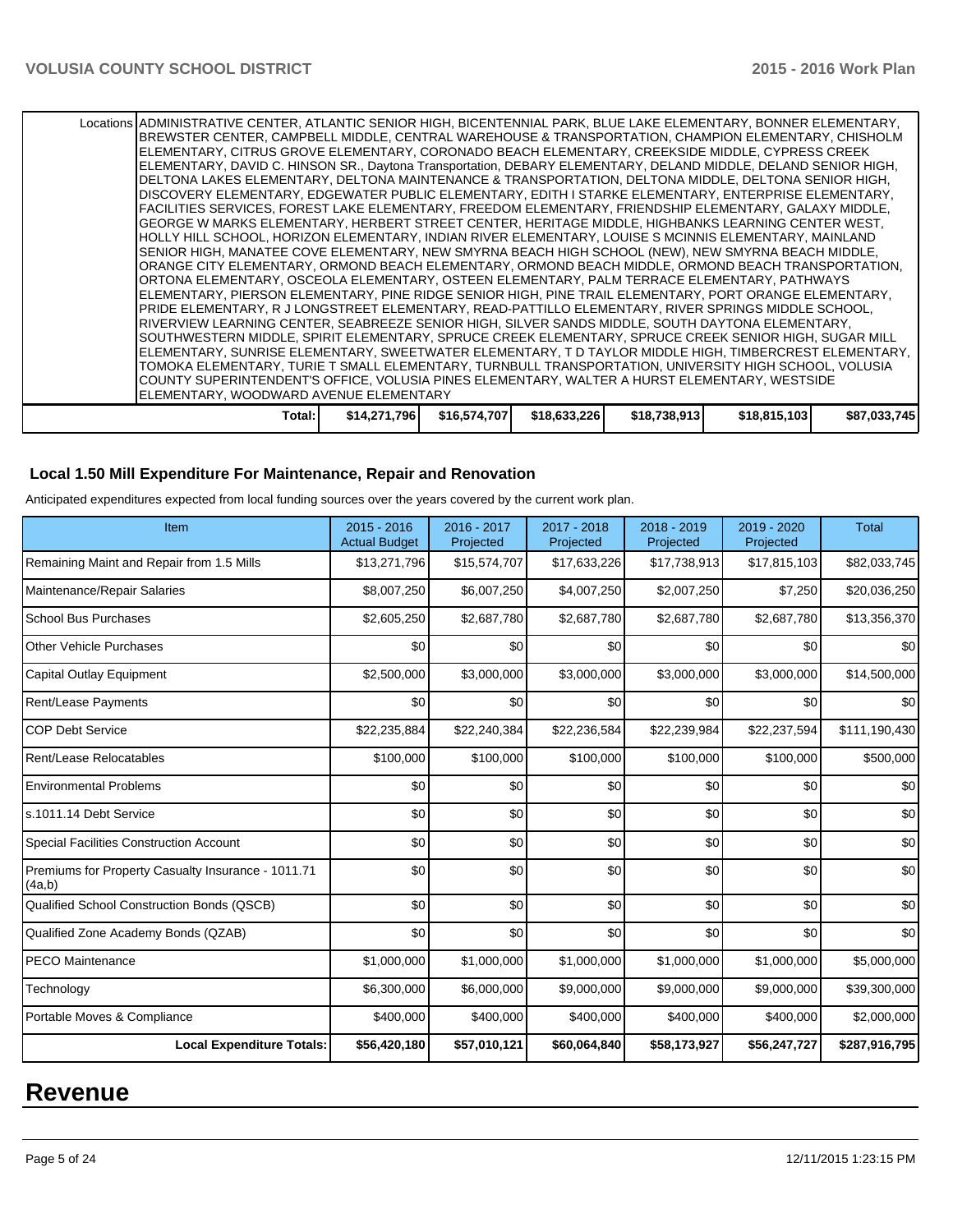#### **1.50 Mill Revenue Source**

Schedule of Estimated Capital Outlay Revenue from each currently approved source which is estimated to be available for expenditures on the projects included in the tentative district facilities work program. All amounts are NET after considering carryover balances, interest earned, new COP's, 1011.14 and 1011.15 loans, etc. Districts cannot use 1.5-Mill funds for salaries except for those explicitly associated with maintenance/repair projects. (1011.71 (5), F.S.)

| Item                                                                                | Fund | $2015 - 2016$<br><b>Actual Value</b> | $2016 - 2017$<br>Projected | $2017 - 2018$<br>Projected | $2018 - 2019$<br>Projected | 2019 - 2020<br>Projected | Total             |
|-------------------------------------------------------------------------------------|------|--------------------------------------|----------------------------|----------------------------|----------------------------|--------------------------|-------------------|
| (1) Non-exempt property<br>lassessed valuation                                      |      | \$30,508,243,776                     | \$31,831,505,005           | \$33,349,844,049           | \$34,743,379,950           | \$36,169,236,854         | \$166,602,209,634 |
| $(2)$ The Millege projected for<br>discretionary capital outlay per<br>ls.1011.71   |      | 1.50                                 | 1.50                       | 1.50                       | 1.50                       | 1.50                     |                   |
| $(3)$ Full value of the 1.50-Mill<br>discretionary capital outlay per<br>ls.1011.71 |      | \$51,253,850                         | \$53,476,928               | \$56,027,738               | \$58,368,878               | \$60,764,318             | \$279,891,712     |
| $(4)$ Value of the portion of the 1.50<br>-Mill ACTUALLY levied                     | 370  | \$43,931,871                         | \$45,837,367               | \$48,023,775               | \$50,030,467               | \$52,083,701             | \$239,907,181     |
| $(5)$ Difference of lines $(3)$ and $(4)$                                           |      | \$7,321,979                          | \$7,639,561                | \$8,003,963                | \$8,338,411                | \$8,680,617              | \$39,984,531      |

# **PECO Revenue Source**

The figure in the row designated "PECO Maintenance" will be subtracted from funds available for new construction because PECO maintenance dollars cannot be used for new construction.

| Item                                  | Fund | $2015 - 2016$<br><b>Actual Budget</b> | 2016 - 2017<br>Projected | $2017 - 2018$<br>Projected | $2018 - 2019$<br>Projected | $2019 - 2020$<br>Projected | Total            |
|---------------------------------------|------|---------------------------------------|--------------------------|----------------------------|----------------------------|----------------------------|------------------|
| <b>IPECO New Construction</b>         | 340  | \$O I                                 | \$0                      | \$0                        | \$0                        | \$0                        | \$0 <sub>1</sub> |
| <b>IPECO Maintenance Expenditures</b> |      | \$1,000,000                           | \$1,000,000              | \$1,000,000                | \$1.000.000                | \$1,000,000                | \$5,000,000      |
|                                       |      | \$1,000,000                           | \$1,000,000              | \$1,000,000                | \$1,000,000                | \$1,000,000                | \$5,000,000      |

# **CO & DS Revenue Source**

Revenue from Capital Outlay and Debt Service funds.

| Item                                             | Fund | $2015 - 2016$<br><b>Actual Budget</b> | $2016 - 2017$<br>Projected | $2017 - 2018$<br>Projected | $2018 - 2019$<br>Projected | $2019 - 2020$<br>Projected | Total       |
|--------------------------------------------------|------|---------------------------------------|----------------------------|----------------------------|----------------------------|----------------------------|-------------|
| ICO & DS Cash Flow-through<br><b>Distributed</b> | 360  | \$448.622                             | \$448.622                  | \$448.622                  | \$448.622                  | \$448.622                  | \$2,243,110 |
| ICO & DS Interest on<br>Undistributed CO         | 360  | \$15.936                              | \$15.936                   | \$15.936                   | \$15,936                   | \$15.936                   | \$79,680    |
|                                                  |      | \$464.558                             | \$464.558                  | \$464.558                  | \$464.558                  | \$464.558                  | \$2,322,790 |

# **Fair Share Revenue Source**

All legally binding commitments for proportionate fair-share mitigation for impacts on public school facilities must be included in the 5-year district work program.

Nothing reported for this section.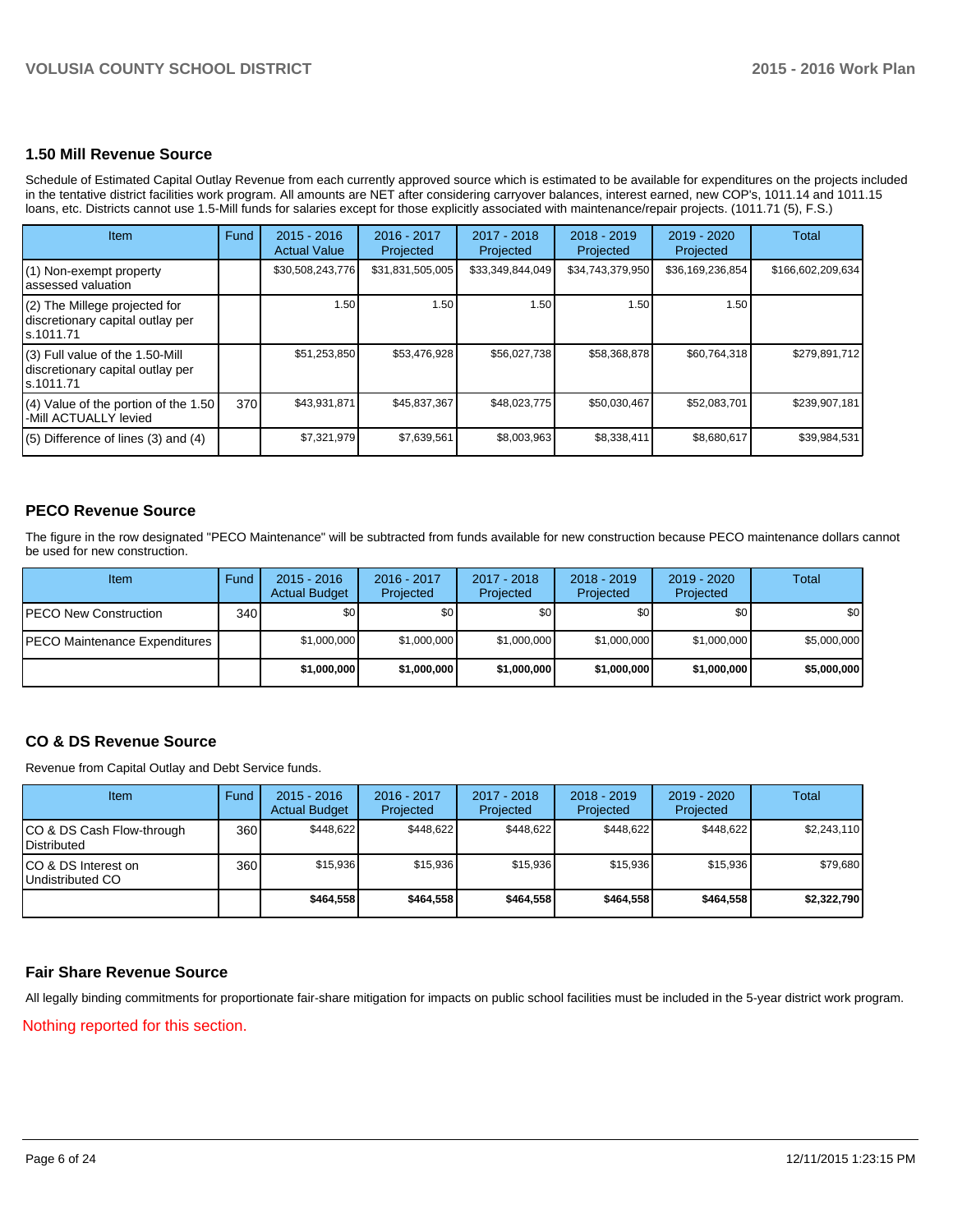# **Sales Surtax Referendum**

Specific information about any referendum for a 1-cent or ½-cent surtax referendum during the previous year.

**Did the school district hold a surtax referendum during the past fiscal year 2014 - 2015?**

| ٠<br>×<br>$\sim$<br>$\sim$ |
|----------------------------|
|----------------------------|

| <b>Sales Surtax Type:</b>                                                   | <b>Half Cent Sales Surtax</b> |
|-----------------------------------------------------------------------------|-------------------------------|
| Date of Election:                                                           | 8/26/2014                     |
| Date of Expiration:                                                         | 12/31/2032                    |
| <b>Anticipated Revenue Start Date:</b>                                      | 1/1/2017                      |
| <b>Anticipated Revenue End Date:</b>                                        | 12/31/2032                    |
| <b>Estimated Annualized Revenue:</b>                                        | \$37.000.000                  |
| Total \$ Amount Projected to be Received for the<br><b>Duration of Tax:</b> | \$555,000,000                 |
| Number of Years Tax In Effect:                                              | 15                            |
| <b>Percentage of Vote FOR:</b>                                              | 61%                           |
| <b>Percentage of Vote AGAINST:</b>                                          | $39\%$                        |

# **Additional Revenue Source**

#### Any additional revenue sources

| Item                                                                                                   | $2015 - 2016$<br>2016 - 2017<br><b>Actual Value</b><br>Projected |              | 2017 - 2018<br>Projected | $2018 - 2019$<br>Projected |              | <b>Total</b>  |
|--------------------------------------------------------------------------------------------------------|------------------------------------------------------------------|--------------|--------------------------|----------------------------|--------------|---------------|
| Proceeds from a s.1011.14/15 F.S. Loans                                                                | \$0 <sub>1</sub>                                                 | \$0          | \$0                      | \$0                        | \$0          | \$0           |
| District Bonds - Voted local bond<br>referendum proceeds per s.9, Art VII<br><b>State Constitution</b> | \$0                                                              | \$0          | \$0                      | \$0                        | \$0          | \$0           |
| Proceeds from Special Act Bonds                                                                        | \$0                                                              | \$0          | \$0                      | \$0                        | \$0          | \$0           |
| Estimated Revenue from CO & DS Bond<br>Sale                                                            | \$0                                                              | \$0          | \$0                      | \$0                        | \$0          | \$0           |
| Proceeds from Voted Capital<br>Improvements millage                                                    | \$0                                                              | \$0          | \$0                      | \$0                        | \$0          | \$0           |
| Other Revenue for Other Capital Projects                                                               | \$0                                                              | \$0          | \$0                      | \$0                        | \$0          | \$0           |
| Proceeds from 1/2 cent sales surtax<br>authorized by school board                                      | \$36,433,854                                                     | \$36,798,192 | \$37,166,174             | \$37,537,836               | \$37,913,214 | \$185,849,270 |
| Proceeds from local governmental<br>infrastructure sales surtax                                        | \$0                                                              | \$0          | \$0                      | \$0                        | \$0          | \$0           |
| Proceeds from Certificates of<br>Participation (COP's) Sale                                            | \$0                                                              | \$0          | \$0                      | \$0                        | \$0          | \$0           |
| Classrooms First Bond proceeds amount<br>authorized in FY 1997-98                                      | \$0                                                              | \$0          | \$0                      | \$0                        | \$0          | \$0           |
| Classrooms for Kids                                                                                    | \$0                                                              | \$0          | \$0                      | \$0                        | \$0          | \$0           |
| <b>District Equity Recognition</b>                                                                     | \$0                                                              | \$0          | \$0                      | \$0                        | \$0          | \$0           |
| <b>Federal Grants</b>                                                                                  | \$0                                                              | \$0          | \$0                      | \$0                        | \$0          | \$0           |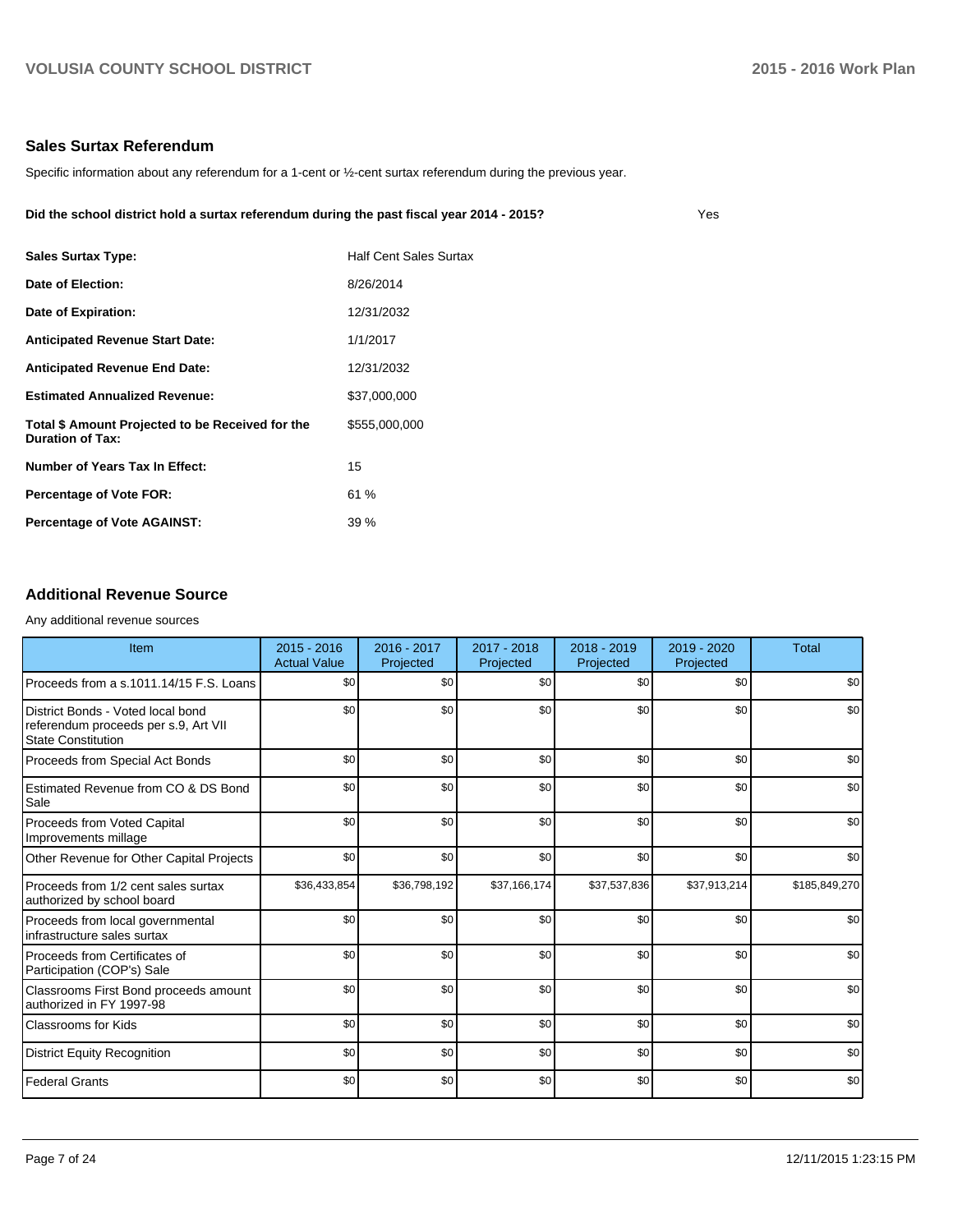| Proportionate share mitigation (actual<br>cash revenue only, not in kind donations)                                       | \$0            | \$0            | \$0            | \$0            | \$0            | \$0               |
|---------------------------------------------------------------------------------------------------------------------------|----------------|----------------|----------------|----------------|----------------|-------------------|
| Impact fees received                                                                                                      | \$3,000,000    | \$3,000,000    | \$3,000,000    | \$3,000,000    | \$3,000,000    | \$15,000,000      |
| Private donations                                                                                                         | \$0            | \$0            | \$0            | \$0            | \$0            | \$0               |
| Grants from local governments or not-for-<br>profit organizations                                                         | \$0            | \$0            | \$0            | \$0            | \$0            | \$0               |
| Interest, Including Profit On Investment                                                                                  | \$0            | \$0            | \$0            | \$0            | \$0            | \$0               |
| Revenue from Bonds pledging proceeds<br>from 1 cent or 1/2 cent Sales Surtax                                              | \$0            | \$0            | \$0            | \$0            | \$0            | \$0               |
| <b>Total Fund Balance Carried Forward</b>                                                                                 | \$32,880,797   | \$26,320,644   | \$32,543,260   | \$30,132,927   | \$35,491,861   | \$157,369,489     |
| General Capital Outlay Obligated Fund<br><b>Balance Carried Forward From Total</b><br><b>Fund Balance Carried Forward</b> | (\$26,320,644) | (\$32,543,260) | (\$30,132,927) | (\$35,491,861) | (\$29,705,607) | (\$154, 194, 299) |
| <b>Special Facilities Construction Account</b>                                                                            | \$0            | \$0            | \$0            | \$0            | \$0            | \$0               |
| One Cent - 1/2 Cent Sales Surtax Debt<br>Service From Total Fund Balance Carried<br>Forward                               | (\$27,470,256) | (\$6,867,380)  | \$0            | \$0            | \$0            | (\$34,337,636)    |
| Capital Outlay Projects Funds Balance<br>Carried Forward From Total Fund<br><b>Balance Carried Forward</b>                | \$0            | \$0            | \$0            | \$0            | \$0            | \$0               |
| <b>Subtotal</b>                                                                                                           | \$18,523,751   | \$26,708,196   | \$42,576,507   | \$35,178,902   | \$46,699,468   | \$169,686,824     |

# **Total Revenue Summary**

| <b>Item Name</b>                                               | $2015 - 2016$<br><b>Budget</b> | $2016 - 2017$<br>Projected | $2017 - 2018$<br>Projected | $2018 - 2019$<br>Projected | $2019 - 2020$<br>Projected | <b>Five Year Total</b> |
|----------------------------------------------------------------|--------------------------------|----------------------------|----------------------------|----------------------------|----------------------------|------------------------|
| Local 1.5 Mill Discretionary Capital Outlay<br><b>IRevenue</b> | \$43,931,871                   | \$45,837,367               | \$48,023,775               | \$50,030,467               | \$52,083,701               | \$239,907,181          |
| IPECO and 1.5 Mill Maint and Other 1.5<br>Mill Expenditures    | (\$56,420,180)                 | (S57.010.121)              | (\$60,064,840)             | (S58, 173, 927)            | (S56.247.727)              | $(\$287,916,795)$      |
| <b>IPECO Maintenance Revenue</b>                               | \$1,000,000                    | \$1,000,000                | \$1,000,000                | \$1,000,000                | \$1,000,000                | \$5,000,000            |
| Available 1.50 Mill for New<br>l Construction                  | (\$12,488,309)                 | (\$11,172,754)             | ( \$12,041,065)            | ( \$8, 143, 460)           | ( \$4,164,026)             | (\$48,009,614)         |

| <b>Item Name</b>                      | $2015 - 2016$<br><b>Budget</b> | 2016 - 2017<br>Projected | $2017 - 2018$<br>Projected | $2018 - 2019$<br>Projected | $2019 - 2020$<br>Projected | <b>Five Year Total</b> |
|---------------------------------------|--------------------------------|--------------------------|----------------------------|----------------------------|----------------------------|------------------------|
| ICO & DS Revenue                      | \$464.558                      | \$464,558                | \$464,558                  | \$464.558                  | \$464,558                  | \$2,322,790            |
| <b>IPECO New Construction Revenue</b> | \$0                            | \$0                      | \$0 <sub>1</sub>           | \$0                        | \$0                        | \$0                    |
| IOther/Additional Revenue             | \$18,523,751                   | \$26,708,196             | \$42,576,507               | \$35,178,902               | \$46,699,468               | \$169,686,824          |
| <b>Total Additional Revenue</b>       | \$18,988,309                   | \$27,172,754]            | \$43,041,065               | \$35,643,460               | \$47,164,026               | \$172,009,614          |
| <b>Total Available Revenue</b>        | \$6,500,000                    | \$16,000,000             | \$31,000,000               | \$27,500,000               | \$43,000,000               | \$124,000,000          |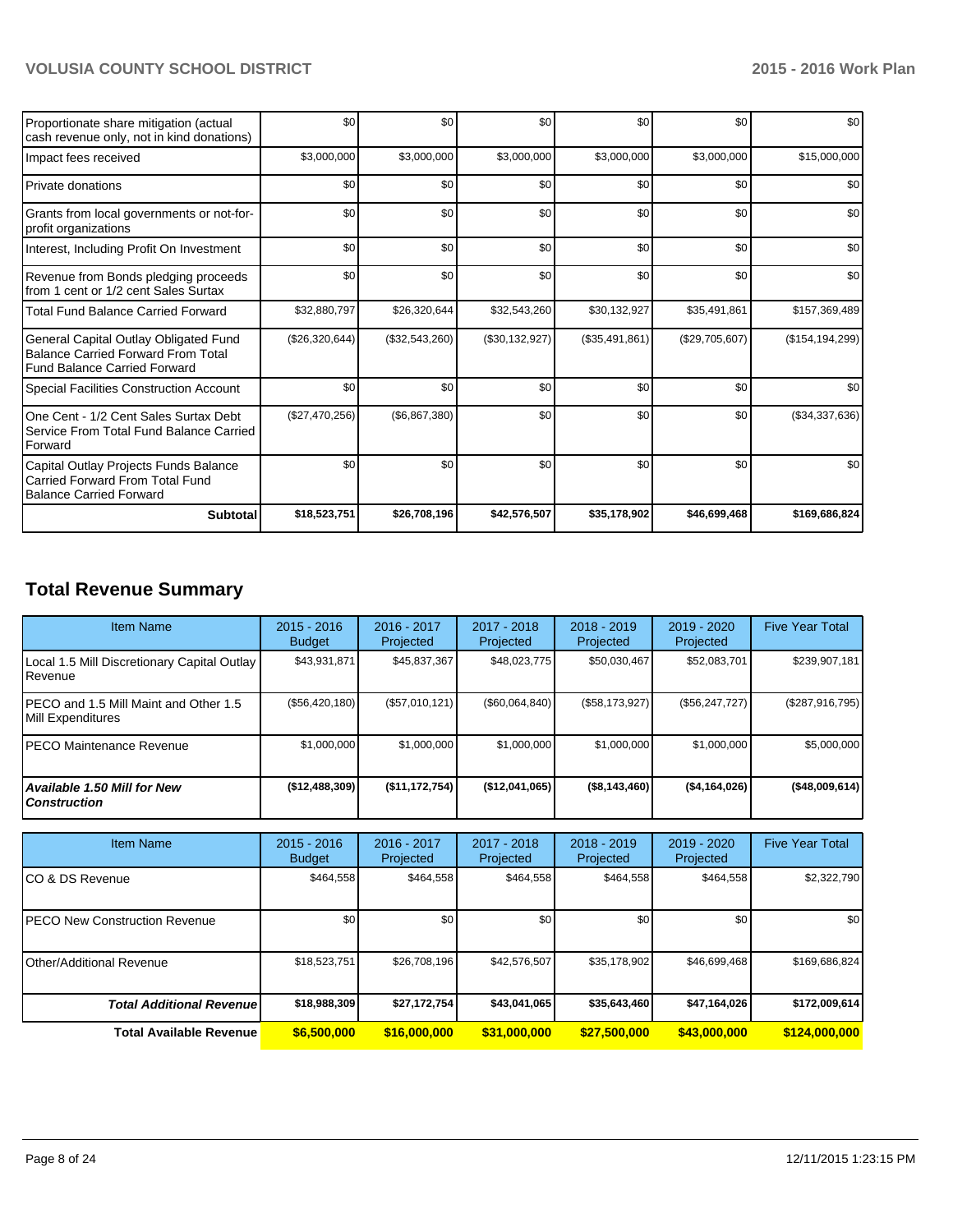# **Project Schedules**

# **Capacity Project Schedules**

A schedule of capital outlay projects necessary to ensure the availability of satisfactory classrooms for the projected student enrollment in K-12 programs.

| <b>Project Description</b>                | Location                             |                          | 2015 - 2016 | 2016 - 2017 | 2017 - 2018 | 2018 - 2019 | 2019 - 2020 | <b>Total</b>    | Funded |
|-------------------------------------------|--------------------------------------|--------------------------|-------------|-------------|-------------|-------------|-------------|-----------------|--------|
| Elementary additional PIERSON<br>capacity | <b>ELEMENTARY</b>                    | Planned<br>Cost:         | \$0         | \$0         | \$4,000,000 | \$0         | \$0         | \$4,000,000 Yes |        |
|                                           |                                      | <b>Student Stations:</b> | 0           |             | 368         | 0           | 0           | 368             |        |
|                                           |                                      | <b>Total Classrooms:</b> | 0           | ∩           | 18          | $\Omega$    | $\Omega$    | 18              |        |
|                                           |                                      | Gross Sq Ft:             | 0           |             | 21,894      | ሰ           | 0           | 21,894          |        |
| Elementary<br>Additional Capacity         | <b>CHISHOLM</b><br><b>ELEMENTARY</b> | Planned<br>Cost:         | \$0         | \$0         | \$0         | \$0         | \$3,000,000 | \$3,000,000 Yes |        |
|                                           |                                      | <b>Student Stations:</b> | O           |             | O           |             | 286         | 286             |        |
|                                           |                                      | <b>Total Classrooms:</b> | $\Omega$    | ∩           | $\Omega$    | U           | 14          | 14              |        |
|                                           |                                      | Gross Sq Ft:             | $\Omega$    | ŋ           | $\Omega$    | 0           | 17,029      | 17,029          |        |

| <b>Planned Cost:</b>     | \$0 | \$0 | \$4,000,000     | \$0 <sub>1</sub> | \$3,000,000 | \$7,000,000     |
|--------------------------|-----|-----|-----------------|------------------|-------------|-----------------|
| <b>Student Stations:</b> |     |     | 368             |                  | 286         | 654             |
| <b>Total Classrooms:</b> |     |     | 18 <sup>1</sup> |                  | 14          | 32 <sub>1</sub> |
| Gross Sq Ft:             |     |     | 21,894          |                  | 17,029      | 38,923          |

### **Other Project Schedules**

Major renovations, remodeling, and additions of capital outlay projects that do not add capacity to schools.

| <b>Project Description</b> | Location                                  | $2015 - 2016$<br><b>Actual Budget</b> | 2016 - 2017<br>Projected | 2017 - 2018<br>Projected | $2018 - 2019$<br>Projected | 2019 - 2020<br>Projected | <b>Total</b>     | Funded |
|----------------------------|-------------------------------------------|---------------------------------------|--------------------------|--------------------------|----------------------------|--------------------------|------------------|--------|
| Replacement                | <b>PIERSON ELEMENTARY</b>                 | \$1,000,000                           | \$15,000,000             | \$0                      | \$1,000,000                | \$0                      | \$17,000,000 Yes |        |
| <b>Renovations</b>         | <b>ATLANTIC SENIOR HIGH</b>               | \$0                                   | \$0                      | \$10,000,000             | \$0                        | \$0                      | \$10,000,000 Yes |        |
| <b>Renovations</b>         | <b>NEW SMYRNA BEACH</b><br><b>IMIDDLE</b> | \$0                                   | \$0                      | \$0                      | \$0                        | \$10,000,000             | \$10,000,000 Yes |        |
| <b>Renovation</b>          | <b>ORANGE CITY</b><br><b>IELEMENTARY</b>  | \$0                                   | \$0                      | \$0                      | \$8,500,000                | \$0                      | \$8,500,000 Yes  |        |
| HVAC, Ceiling & Lighting   | <b>PINE TRAIL</b><br><b>ELEMENTARY</b>    | \$5,500,000                           | \$0                      | \$0                      | \$0                        | \$0                      | \$5,500,000 Yes  |        |
| Renovation                 | <b>SPRUCE CREEK</b><br><b>SENIOR HIGH</b> | \$0                                   | \$0                      | \$0                      | \$15,000,000               | \$0                      | \$15,000,000 Yes |        |
|                            |                                           | \$6,500,000                           | \$15,000,000             | \$10,000,000             | \$24,500,000               | \$10,000,000             | \$66,000,000     |        |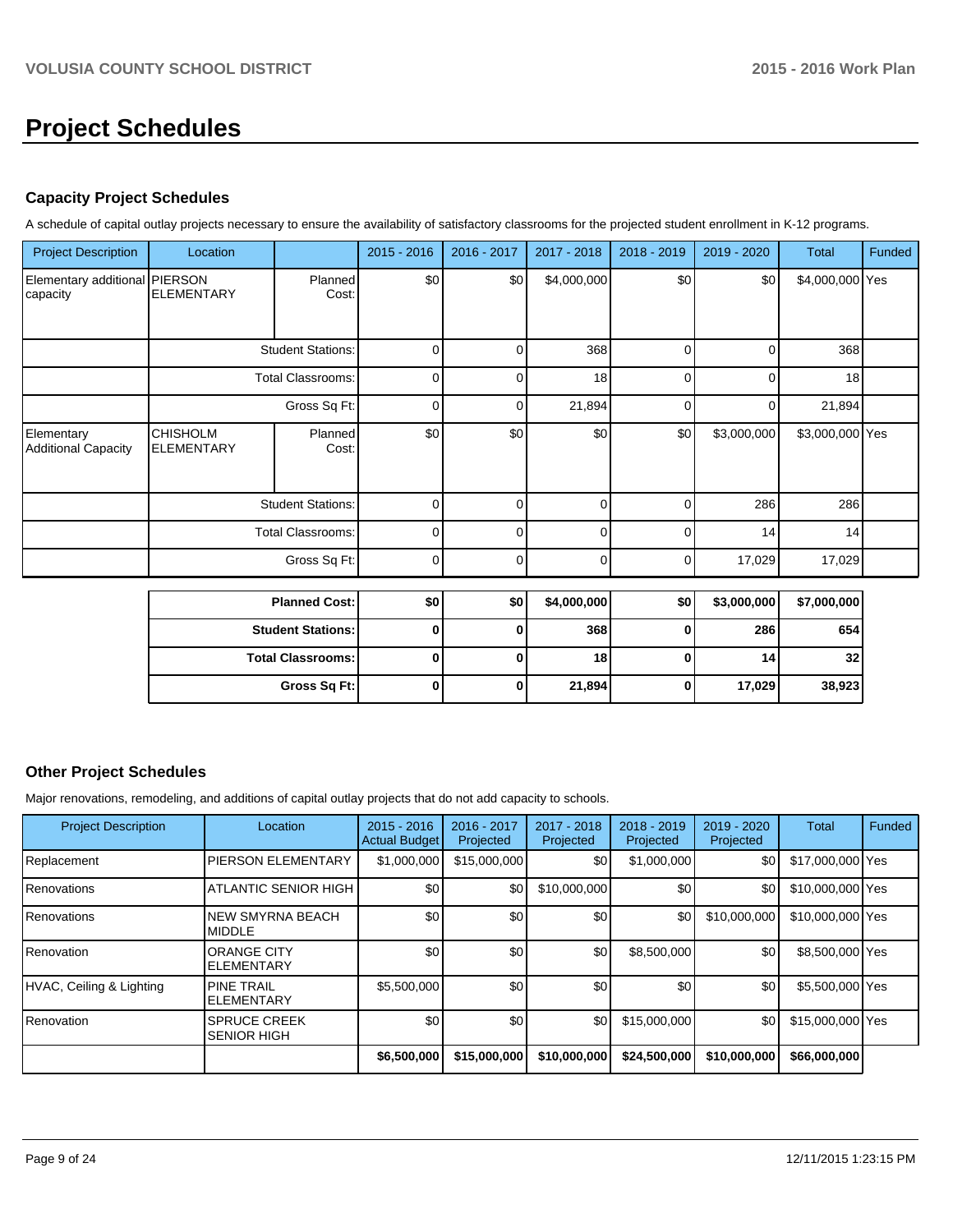# **Additional Project Schedules**

Any projects that are not identified in the last approved educational plant survey.

| <b>Project Description</b> | Location                                   | <b>Num</b><br>Classroom<br>s | $2015 - 2016$<br><b>Actual Budget</b> | 2016 - 2017<br>Projected | 2017 - 2018<br>Projected | 2018 - 2019<br>Projected | 2019 - 2020<br>Projected | Total            | <b>Funded</b> |
|----------------------------|--------------------------------------------|------------------------------|---------------------------------------|--------------------------|--------------------------|--------------------------|--------------------------|------------------|---------------|
| Replacement School         | <b>TOMOKA</b><br><b>ELEMENTARY</b>         |                              | \$0                                   | \$0                      | \$0                      | \$1,000,000              | \$0                      | \$1,000,000 Yes  |               |
| Replacement School         | <b>DELTONA MIDDLE</b>                      |                              | \$0                                   | \$0                      | \$2,000,000              | \$0                      | \$30,000,000             | \$32,000,000 Yes |               |
| Replacement School         | <b>CHISHOLM</b><br><b>ELEMENTARY</b>       |                              | \$0                                   | \$1,000,000              | \$15,000,000             | \$1,000,000              | \$0                      | \$17,000,000 Yes |               |
| Replacement School         | <b>GEORGE W MARKS</b><br><b>ELEMENTARY</b> |                              | \$0                                   | \$0                      | \$0                      | \$1,000,000              | \$0                      | \$1,000,000 Yes  |               |
|                            |                                            |                              | \$0                                   | \$1,000,000              | \$17,000,000             | \$3,000,000              | \$30,000,000             | \$51,000,000     |               |

### **Non Funded Growth Management Project Schedules**

Schedule indicating which projects, due to planned development, that CANNOT be funded from current revenues projected over the next five years.

| <b>Project Description</b> | $2015 - 2016$<br><b>Actual Budget</b> | 2016 - 2017<br>Projected | 2017 - 2018<br>Projected | $2018 - 2019$<br>Projected | 2019 - 2020<br>Projected | Total           | Funded |
|----------------------------|---------------------------------------|--------------------------|--------------------------|----------------------------|--------------------------|-----------------|--------|
| Venetian bay k-8           | \$0                                   | \$2,000,000              | \$20,000,000             | \$2.000.000                | \$0I                     | \$24,000,000 No |        |
|                            | \$0                                   | \$2,000,000              | \$20,000,000             | \$2,000,000                | \$0 I                    | \$24,000,000    |        |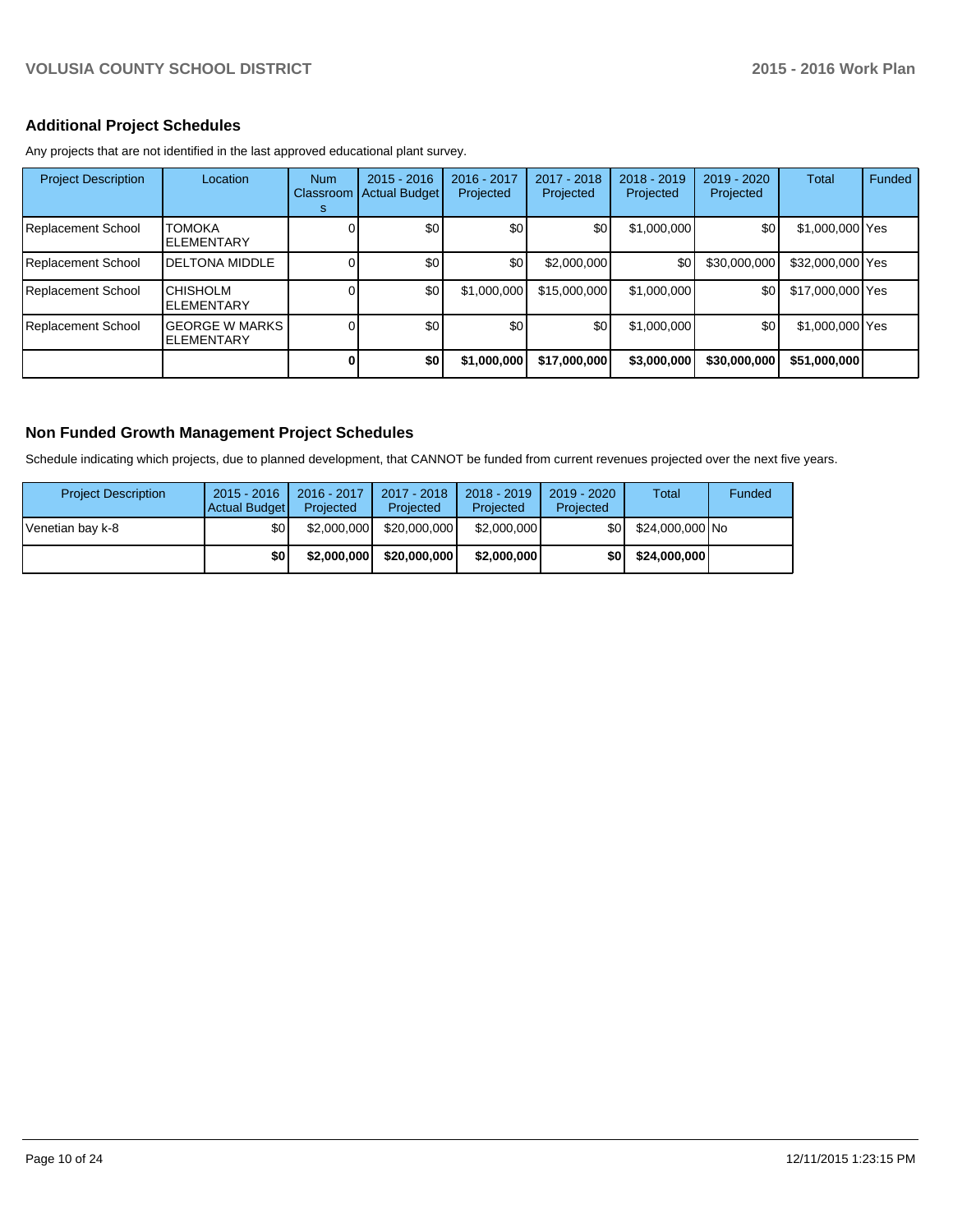# **Capacity Tracking**

| Location                                   | $2015 -$<br>2016 Satis.<br>Stu. Sta. | Actual<br>$2015 -$<br><b>2016 FISH</b><br>Capacity | Actual<br>$2014 -$<br>2015<br><b>COFTE</b> | # Class<br>Rooms | Actual<br>Average<br>$2015 -$<br>2016 Class<br><b>Size</b> | Actual<br>$2015 -$<br>2016<br><b>Utilization</b> | <b>New</b><br>Stu.<br>Capacity | <b>New</b><br>Rooms to<br>be<br>Added/Re<br>moved | Projected<br>$2019 -$<br>2020<br><b>COFTE</b> | Projected<br>$2019 -$<br>2020<br><b>Utilization</b> | Projected<br>$2019 -$<br>2020 Class<br><b>Size</b> |
|--------------------------------------------|--------------------------------------|----------------------------------------------------|--------------------------------------------|------------------|------------------------------------------------------------|--------------------------------------------------|--------------------------------|---------------------------------------------------|-----------------------------------------------|-----------------------------------------------------|----------------------------------------------------|
| <b>BONNER ELEMENTARY</b>                   | 339                                  | $\Omega$                                           | $\Omega$                                   | 30               | $\Omega$                                                   | 0.00%                                            | 0                              | $\Omega$                                          | $\Omega$                                      | 0.00%                                               | $\Omega$                                           |
| <b>BLUE LAKE</b><br><b>ELEMENTARY</b>      | 835                                  | 835                                                | 660                                        | 43               | 15                                                         | 79.00 %                                          | $\Omega$                       | $\Omega$                                          | 696                                           | 83.00 %                                             | 16                                                 |
| TOMOKA ELEMENTARY                          | 1,062                                | 1,062                                              | 761                                        | 54               | 14                                                         | 72.00 %                                          | 0                              | $\Omega$                                          | 735                                           | 69.00 %                                             | 14                                                 |
| <b>CAMPBELL MIDDLE</b>                     | 1,251                                | 1,125                                              | 840                                        | 53               | 16                                                         | 75.00 %                                          | $\mathbf 0$                    | $\Omega$                                          | 874                                           | 78.00 %                                             | 16                                                 |
| <b>PATHWAYS</b><br><b>ELEMENTARY</b>       | 725                                  | 725                                                | 702                                        | 38               | 18                                                         | 97.00 %                                          | 88                             | 4                                                 | 724                                           | 89.00 %                                             | 17                                                 |
| <b>PINE TRAIL</b><br><b>ELEMENTARY</b>     | 918                                  | 918                                                | 707                                        | 47               | 15                                                         | 77.00 %                                          | 0                              | $\Omega$                                          | 707                                           | 77.00 %                                             | 15                                                 |
| <b>CHISHOLM</b><br><b>ELEMENTARY</b>       | 573                                  | 573                                                | 406                                        | 30               | 14                                                         | 71.00 %                                          | 0                              | $\Omega$                                          | 383                                           | 67.00 %                                             | 13                                                 |
| ORMOND BEACH<br>ELEMENTARY                 | 404                                  | 404                                                | 298                                        | 20               | 15                                                         | 74.00 %                                          | $\Omega$                       | $\Omega$                                          | 302                                           | 75.00 %                                             | 15                                                 |
| <b>CORONADO BEACH</b><br><b>ELEMENTARY</b> | 326                                  | 326                                                | 296                                        | 17               | 17                                                         | 91.00 %                                          | 0                              | $\Omega$                                          | 269                                           | 83.00 %                                             | 16                                                 |
| <b>DELAND SENIOR HIGH</b>                  | 3,502                                | 3,326                                              | 2,158                                      | 148              | 15                                                         | 65.00 %                                          | 0                              | $\Omega$                                          | 2,458                                         | 74.00%                                              | 17                                                 |
| WOODWARD AVENUE<br><b>ELEMENTARY</b>       | 826                                  | 826                                                | 658                                        | 44               | 15                                                         | 80.00 %                                          | 0                              | $\Omega$                                          | 678                                           | 82.00%                                              | 15                                                 |
| <b>DELAND MIDDLE</b>                       | 1,682                                | 1,513                                              | 1,073                                      | 72               | 15                                                         | 71.00 %                                          | 0                              | $\Omega$                                          | 1,023                                         | 68.00 %                                             | 14                                                 |
| LOUISE S MCINNIS<br>ELEMENTARY             | 636                                  | 636                                                | 359                                        | 32               | 11                                                         | 56.00 %                                          | 0                              | $\Omega$                                          | 372                                           | 58.00 %                                             | 12                                                 |
| <b>DELTONA MIDDLE</b>                      | 1,751                                | 1,575                                              | 1,090                                      | 74               | 15                                                         | 69.00 %                                          | 0                              | $\mathbf 0$                                       | 1,037                                         | 66.00 %                                             | 14                                                 |
| <b>DELTONA LAKES</b><br>ELEMENTARY         | 992                                  | 992                                                | 771                                        | 53               | 15                                                         | 78.00 %                                          | 0                              | $\Omega$                                          | 826                                           | 83.00 %                                             | 16                                                 |
| <b>ENTERPRISE</b><br>ELEMENTARY            | 803                                  | 803                                                | 584                                        | 41               | 14                                                         | 73.00 %                                          | 0                              | $\Omega$                                          | 577                                           | 72.00 %                                             | 14                                                 |
| <b>OSTEEN ELEMENTARY</b>                   | 764                                  | 764                                                | 560                                        | 41               | 14                                                         | 73.00 %                                          | 0                              | $\Omega$                                          | 516                                           | 68.00%                                              | 13                                                 |
| PALM TERRACE<br>ELEMENTARY                 | 1,008                                | 1,008                                              | 614                                        | 53               | 12                                                         | 61.00 %                                          | 0                              | $\Omega$                                          | 705                                           | 70.00%                                              | 13                                                 |
| HOLLY HILL SCHOOL                          | 1,311                                | 1,179                                              | 953                                        | 59               | 16                                                         | 81.00 %                                          | 0                              | $\Omega$                                          | 971                                           | 82.00%                                              | 16                                                 |
| <b>WALTER A HURST</b><br><b>ELEMENTARY</b> | 655                                  | $\mathbf{0}$                                       | 0                                          | 35               | $\overline{0}$                                             | $0.00 \%$                                        | 0                              | ΟI                                                | 01                                            | 0.00%                                               | 0                                                  |
| R J LONGSTREET<br><b>ELEMENTARY</b>        | 558                                  | 558                                                | 443                                        | 29               | 15                                                         | 79.00 %                                          | $\overline{0}$                 | $\Omega$                                          | 441                                           | 79.00 %                                             | 15                                                 |
| <b>WESTSIDE</b><br><b>ELEMENTARY</b>       | 641                                  | 641                                                | 583                                        | 34               | 17                                                         | 91.00 %                                          | 0                              | $\mathbf 0$                                       | 616                                           | 96.00%                                              | 18                                                 |
| SILVER SANDS MIDDLE                        | 1,598                                | 1,438                                              | 1,149                                      | 67               | 17                                                         | 80.00 %                                          | 0                              | $\overline{0}$                                    | 1,165                                         | 81.00%                                              | 17                                                 |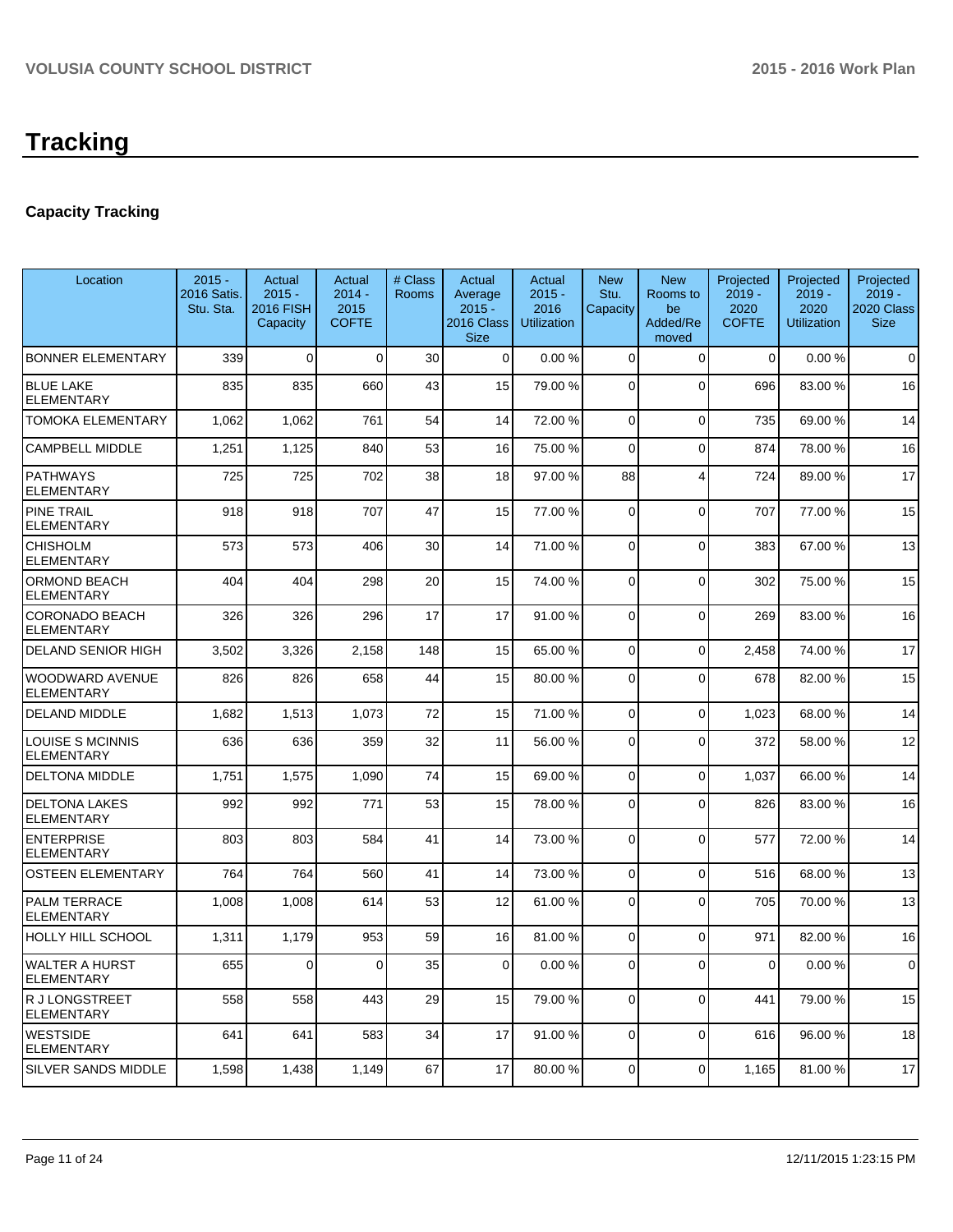| MAINLAND SENIOR<br><b>HIGH</b>               | 2,501          | 2,375 | 1,857          | 100         | 19             | 78.00 % | $\overline{0}$ | $\mathbf 0$    | 1,986          | 84.00%  | 20          |
|----------------------------------------------|----------------|-------|----------------|-------------|----------------|---------|----------------|----------------|----------------|---------|-------------|
| <b>HORIZON ELEMENTARY</b>                    | 857            | 857   | 713            | 44          | 16             | 83.00 % | $\overline{0}$ | $\Omega$       | 718            | 84.00 % | 16          |
| <b>GEORGE W MARKS</b><br><b>ELEMENTARY</b>   | 735            | 735   | 567            | 39          | 15             | 77.00 % | 0              | $\Omega$       | 589            | 80.00 % | 15          |
| <b>INDIAN RIVER</b><br><b>ELEMENTARY</b>     | 860            | 860   | 649            | 44          | 15             | 75.00 % | $\Omega$       | $\mathbf 0$    | 618            | 72.00 % | 14          |
| <b>EDGEWATER PUBLIC</b><br><b>ELEMENTARY</b> | 779            | 779   | 607            | 43          | 14             | 78.00 % | $\Omega$       | $\mathbf 0$    | 598            | 77.00 % | 14          |
| NEW SMYRNA BEACH<br><b>MIDDLE</b>            | 1,672          | 1,504 | 1,158          | 70          | 17             | 77.00 % | $\Omega$       | $\mathbf 0$    | 1,159          | 77.00 % | 17          |
| <b>ORANGE CITY</b><br><b>ELEMENTARY</b>      | 761            | 761   | 586            | 40          | 15             | 77.00 % | $\Omega$       | $\mathbf 0$    | 579            | 76.00%  | 14          |
| <b>ORMOND BEACH</b><br><b>MIDDLE</b>         | 1,414          | 1,272 | 1,043          | 60          | 17             | 82.00 % | $\Omega$       | $\mathbf 0$    | 1,022          | 80.00 % | 17          |
| <b>ORTONA ELEMENTARY</b>                     | 330            | 330   | 250            | 17          | 15             | 76.00 % | $-22$          | $\mathbf 0$    | 251            | 81.00%  | 15          |
| <b>SPRUCE CREEK</b><br><b>SENIOR HIGH</b>    | 3,169          | 3,010 | 2,472          | 131         | 19             | 82.00 % | $\Omega$       | $\mathbf 0$    | 2,691          | 89.00 % | 21          |
| <b>SPRUCE CREEK</b><br><b>ELEMENTARY</b>     | 871            | 871   | 718            | 45          | 16             | 82.00 % | $\Omega$       | $\mathbf 0$    | 768            | 88.00 % | 17          |
| <b>SUGAR MILL</b><br><b>ELEMENTARY</b>       | 821            | 821   | 608            | 42          | 14             | 74.00 % | $\Omega$       | $\mathbf 0$    | 654            | 80.00%  | 16          |
| IOSCEOLA<br><b>ELEMENTARY</b>                | 555            | 555   | 437            | 29          | 15             | 79.00 % | $\overline{0}$ | $\mathbf 0$    | 431            | 78.00 % | 15          |
| PIERSON ELEMENTARY                           | 882            | 882   | 543            | 43          | 13             | 62.00 % | $\overline{0}$ | $\Omega$       | 575            | 65.00 % | 13          |
| PORT ORANGE<br><b>ELEMENTARY</b>             | 498            | 498   | 410            | 25          | 16             | 82.00 % | $\Omega$       | $\Omega$       | 414            | 83.00 % | 17          |
| <b>ATLANTIC SENIOR HIGH</b>                  | 1,808          | 1,717 | 974            | 77          | 13             | 57.00 % | $\overline{0}$ | $\Omega$       | 1,109          | 65.00 % | 14          |
| <b>SWEETWATER</b><br><b>ELEMENTARY</b>       | 725            | 725   | 624            | 38          | 16             | 86.00 % | 0              | $\Omega$       | 641            | 88.00 % | 17          |
| READ-PATTILLO<br><b>ELEMENTARY</b>           | 625            | 625   | 403            | 32          | 13             | 64.00 % | $\Omega$       | $\Omega$       | 459            | 73.00 % | 14          |
| RIVERVIEW LEARNING<br><b>CENTER</b>          | 63             | 63    | 32             | 10          | $\overline{3}$ | 51.00 % | $\overline{0}$ | $\mathbf 0$    | $\mathbf 0$    | 0.00%   | $\mathbf 0$ |
| <b>SEABREEZE SENIOR</b><br><b>HIGH</b>       | 1,839          | 1,747 | 1,539          | 76          | 20             | 88.00 % | $\overline{0}$ | $\mathbf 0$    | 1,664          | 95.00 % | 22          |
| <b>TURIE T SMALL</b><br>ELEMENTARY           | 738            | 738   | 420            | 37          | 11             | 57.00 % | 0              | $\Omega$       | 479            | 65.00 % | 13          |
| <b>SOUTH DAYTONA</b><br> ELEMENTARY          | 978            | 978   | 828            | 51          | 16             | 85.00 % | $\overline{0}$ | $\mathbf 0$    | 817            | 84.00 % | 16          |
| <b>SOUTHWESTERN</b><br><b>MIDDLE</b>         | 1,308          | 1,177 | 677            | 55          | 12             | 58.00 % | $\overline{0}$ | $\mathbf 0$    | 737            | 63.00 % | 13          |
| IEDITH I STARKE<br><b>ELEMENTARY</b>         | 555            | 555   | 386            | 29          | 13             | 70.00 % | $\mathbf 0$    | $\mathbf 0$    | 406            | 73.00 % | 14          |
| <b>T D TAYLOR MIDDLE</b><br>HIGH             | 1,450          | 1,305 | 1,086          | 59          | 18             | 83.00 % | $\overline{0}$ | $\mathbf 0$    | 1,118          | 86.00%  | 19          |
| <b>BICENTENNIAL PARK</b>                     | $\overline{0}$ | 0     | $\overline{0}$ | $\mathbf 0$ | $\overline{0}$ | 0.00%   | $\overline{0}$ | $\overline{0}$ | $\overline{0}$ | 0.00%   | $\Omega$    |
| <b>DISCOVERY</b><br> ELEMENTARY              | 955            | 955   | 710            | 49          | 14             | 74.00 % | $\overline{0}$ | $\mathbf 0$    | 643            | 67.00%  | 13          |
| DELTONA SENIOR HIGH                          | 2,243          | 2,130 | 1,639          | 95          | 17             | 77.00 % | $\overline{0}$ | $\mathbf 0$    | 1,781          | 84.00%  | 19          |
| <b>TIMBERCREST</b><br><b>ELEMENTARY</b>      | 930            | 930   | 738            | 48          | 15             | 79.00 % | $\overline{0}$ | $\mathbf 0$    | 743            | 80.00 % | 15          |
| <b>GALAXY MIDDLE</b>                         | 1,693          | 1,523 | 1,043          | 72          | 14             | 68.00 % | $\overline{0}$ | 0              | 1,009          | 66.00 % | 14          |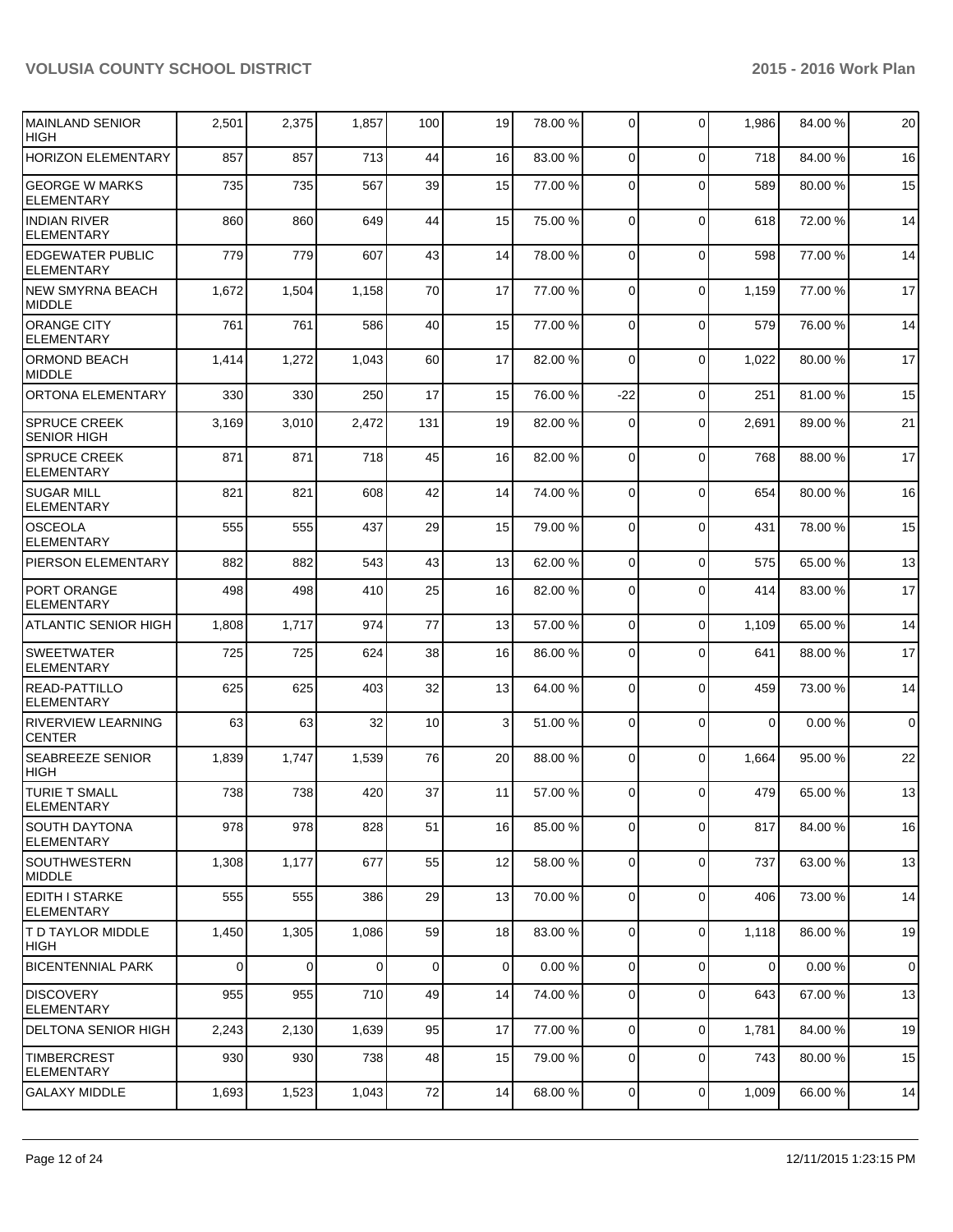| <b>SUNRISE ELEMENTARY</b>                       | 819    | 819          | 488    | 43    | 11 | 60.00 %  | $\overline{0}$ | $\Omega$                | 543      | 66.00 %  | 13          |
|-------------------------------------------------|--------|--------------|--------|-------|----|----------|----------------|-------------------------|----------|----------|-------------|
| <b>VOLUSIA PINES</b><br><b>ELEMENTARY</b>       | 695    | 695          | 602    | 35    | 17 | 87.00 %  | $\Omega$       | $\Omega$                | 603      | 87.00%   | 17          |
| PINE RIDGE SENIOR<br><b>HIGH</b>                | 2,236  | 2,124        | 1,580  | 95    | 17 | 74.00 %  | $\Omega$       | $\Omega$                | 1,746    | 82.00%   | 18          |
| <b>FOREST LAKE</b><br><b>ELEMENTARY</b>         | 733    | 733          | 641    | 38    | 17 | 87.00 %  | $\Omega$       | $\Omega$                | 653      | 89.00 %  | 17          |
| <b>FRIENDSHIP</b><br><b>ELEMENTARY</b>          | 659    | 659          | 413    | 35    | 12 | 63.00 %  | $\Omega$       | $\Omega$                | 416      | 63.00 %  | 12          |
| <b>DEBARY ELEMENTARY</b>                        | 895    | 895          | 757    | 47    | 16 | 85.00 %  | $\Omega$       | $\Omega$                | 764      | 85.00 %  | 16          |
| <b>HERITAGE MIDDLE</b>                          | 1,498  | 1,348        | 1,181  | 65    | 18 | 88.00 %  | 0              | $\Omega$                | 1,155    | 86.00 %  | 18          |
| <b>FREEDOM</b><br><b>ELEMENTARY</b>             | 826    | 826          | 676    | 43    | 16 | 82.00 %  | 0              | $\Omega$                | 714      | 86.00 %  | 17          |
| <b>CREEKSIDE MIDDLE</b>                         | 1,434  | 1,290        | 1,194  | 61    | 20 | 93.00 %  | $\Omega$       | $\Omega$                | 1,206    | 93.00 %  | 20          |
| <b>HIGHBANKS LEARNING</b><br><b>CENTER WEST</b> | 124    | 124          | 34     | 13    | 3  | 27.00 %  | $\Omega$       | $\Omega$                | $\Omega$ | 0.00%    | $\mathbf 0$ |
| SPIRIT ELEMENTARY                               | 988    | 988          | 754    | 51    | 15 | 76.00 %  | 0              | $\Omega$                | 753      | 76.00%   | 15          |
| DAVID C. HINSON SR.                             | 1,184  | 1,065        | 908    | 53    | 17 | 85.00 %  | $\overline{0}$ | $\Omega$                | 945      | 89.00 %  | 18          |
| <b>MANATEE COVE</b><br><b>ELEMENTARY</b>        | 950    | 950          | 770    | 49    | 16 | 81.00 %  | $\Omega$       | $\Omega$                | 743      | 78.00%   | 15          |
| <b>CYPRESS CREEK</b><br><b>ELEMENTARY</b>       | 754    | 754          | 784    | 40    | 20 | 104.00 % | 80             | $\overline{\mathbf{4}}$ | 783      | 94.00%   | 18          |
| <b>RIVER SPRINGS</b><br>MIDDLE SCHOOL           | 1,700  | 1,530        | 1,332  | 73    | 18 | 87.00 %  | $\Omega$       | $\Omega$                | 1,330    | 87.00 %  | 18          |
| UNIVERSITY HIGH<br><b>SCHOOL</b>                | 2,808  | 2,667        | 2,703  | 120   | 23 | 101.00 % | $\Omega$       | $\Omega$                | 2,863    | 107.00 % | 24          |
| NEW SMYRNA BEACH<br><b>HIGH SCHOOL (NEW)</b>    | 2,430  | 2,308        | 1,826  | 102   | 18 | 79.00 %  | $\Omega$       | $\Omega$                | 1,977    | 86.00 %  | 19          |
| PRIDE ELEMENTARY                                | 765    | 765          | 539    | 40    | 13 | 70.00 %  | $\Omega$       | $\Omega$                | 575      | 75.00 %  | 14          |
| <b>HERBERT STREET</b><br><b>CENTER</b>          | 185    | $\mathbf{0}$ | 0      | 8     | 0  | 0.00%    | $\Omega$       | $\Omega$                | $\Omega$ | 0.00%    | $\mathbf 0$ |
| <b>CHAMPION</b><br><b>ELEMENTARY</b>            | 744    | 744          | 619    | 41    | 15 | 83.00 %  | $\Omega$       | $\Omega$                | 598      | 80.00%   | 15          |
| <b>CITRUS GROVE</b><br><b>ELEMENTARY</b>        | 940    | 940          | 884    | 49    | 18 | 94.00 %  | 0              | $\Omega$                | 898      | 96.00 %  | 18          |
|                                                 | 79,142 | 74,729       | 58,067 | 3,715 | 16 | 77.70 %  | 146            | 8                       | 59,999   | 80.13%   | 16          |

The COFTE Projected Total (59,999) for 2019 - 2020 must match the Official Forecasted COFTE Total (58,165 ) for 2019 - 2020 before this section can be completed. In the event that the COFTE Projected Total does not match the Official forecasted COFTE, then the Balanced Projected COFTE Table should be used to balance COFTE.

|                                 | 58,165 |
|---------------------------------|--------|
| High (9-12)                     | 17,351 |
| Middle (4-8)                    | 23,377 |
| Elementary (PK-3)               | 17,437 |
| Projected COFTE for 2019 - 2020 |        |

| 7<br>$\overline{ }$ | <b>Grade Level Type</b> | <b>Balanced Projected</b><br>COFTE for 2019 - 2020 |
|---------------------|-------------------------|----------------------------------------------------|
| $\mathbf 1$         | Elementary (PK-3)       | $-4,819$                                           |
| 5                   | Middle $(4-8)$          | 4,528                                              |
|                     | High (9-12)             | $-1,543$                                           |
|                     |                         | 58,165                                             |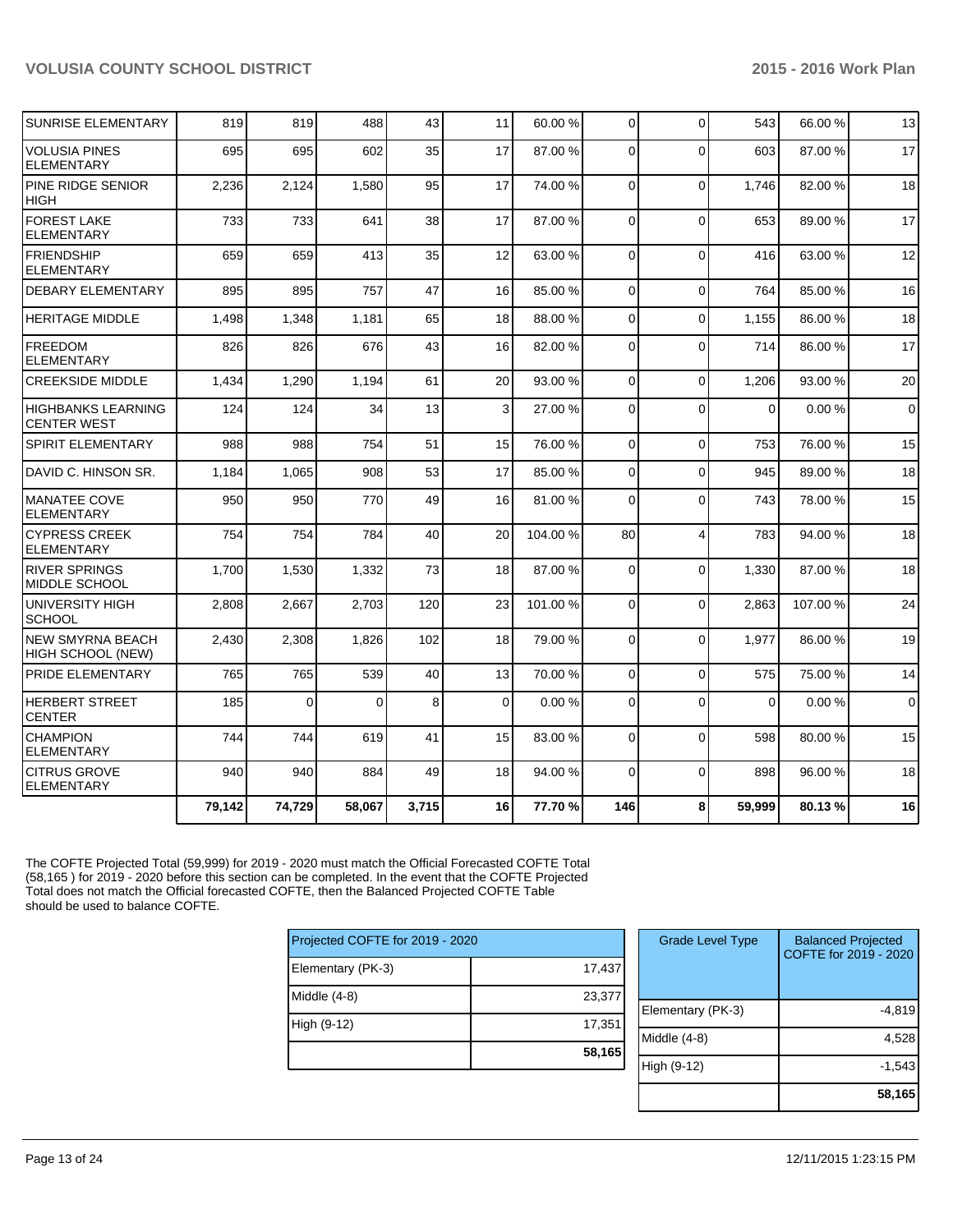#### **Relocatable Replacement**

Number of relocatable classrooms clearly identified and scheduled for replacement in the school board adopted financially feasible 5-year district work program.

| Location                          | $-2016$<br>$2015 - 1$ | 2016 - 2017 | ⊺- 2018 I<br>2017 | $ 2018 - 2019 $ | 2019 - 2020 | Year 5 Total |
|-----------------------------------|-----------------------|-------------|-------------------|-----------------|-------------|--------------|
| Total Relocatable Replacements: I |                       |             |                   |                 |             | 0            |

#### **Charter Schools Tracking**

Information regarding the use of charter schools.

| Location-Type                                   | # Relocatable<br>units or<br>permanent<br>classrooms | Owner            | <b>Year Started or</b><br>Scheduled | <b>Student</b><br><b>Stations</b> | <b>Students</b><br>Enrolled | Years in<br>Contract | <b>Total Charter</b><br><b>Students</b><br>projected for<br>2019 - 2020 |
|-------------------------------------------------|------------------------------------------------------|------------------|-------------------------------------|-----------------------------------|-----------------------------|----------------------|-------------------------------------------------------------------------|
| Easter Seal Daytona PK-3                        |                                                      | 2 PRIVATE        | 2005                                | 48                                | 26                          | 3                    | 48                                                                      |
| Milburn Academy East                            |                                                      | 1 LEASE RENT     | 2006                                | 300                               | 188                         | 3                    | 200                                                                     |
| Reading Edge - Orange City<br>Elem.             |                                                      | 7 <b>PRIVATE</b> | 2001                                | 350                               | 304                         |                      | 350                                                                     |
| Chiles Academy                                  |                                                      | 6 SCHOOL BOARD   | 2005                                | 150                               | 108                         | 5                    | 150                                                                     |
| Samsula Academy                                 |                                                      | 17 PRIVATE       | 2008                                | 230                               | 220                         |                      | 230                                                                     |
| Milburn Academy - West                          |                                                      | 6 PRIVATE        | 2009                                | 150                               | 108                         | 3                    | 100                                                                     |
| Burns OH Science & Technology                   |                                                      | 13 PRIVATE       | 2011                                | 414                               | 400                         | 5                    | 450                                                                     |
| Ivy Hawn Academy                                |                                                      | 50 PRIVATE       | 2011                                | 965                               | 785                         | 4                    | 788                                                                     |
| Richard Milburn Academy Middle<br>School - East |                                                      | 4 PRIVATE        | 2013                                | 150                               | 42                          |                      | 200                                                                     |
| Richard Milburn Academy Middle<br>School - West |                                                      | 3 PRIVATE        | 2013                                | 88                                | 22                          |                      | 100                                                                     |
|                                                 | 109                                                  |                  |                                     | 2,845                             | 2,203                       |                      | 2,616                                                                   |

# **Special Purpose Classrooms Tracking**

The number of classrooms that will be used for certain special purposes in the current year, by facility and type of classroom, that the district will, 1), not use for educational purposes, and 2), the co-teaching classrooms that are not open plan classrooms and will be used for educational purposes.

| School                                 | School Type | $\parallel$ # of Elementary $\parallel$ # of Middle 4-8 $\parallel$ # of High 9-12<br><b>IK-3 Classrooms I</b> | <b>Classrooms</b> | <b>Classrooms</b> | # of $ESE$<br><b>Classrooms</b> | # of Combo<br><b>Classrooms</b> | Total<br><b>Classrooms</b> |
|----------------------------------------|-------------|----------------------------------------------------------------------------------------------------------------|-------------------|-------------------|---------------------------------|---------------------------------|----------------------------|
| <b>Total Educational Classrooms: I</b> |             |                                                                                                                |                   |                   |                                 | 0                               | 0                          |

| School                    | School Type | $#$ of Elementary<br>K-3 Classrooms | # of Middle 4-8<br><b>Classrooms</b> | # of High $9-12$<br><b>Classrooms</b> | # of $ESE$<br><b>Classrooms</b> | # of Combo<br><b>Classrooms</b> | Total<br><b>Classrooms</b> |
|---------------------------|-------------|-------------------------------------|--------------------------------------|---------------------------------------|---------------------------------|---------------------------------|----------------------------|
| <b>ITOMOKA ELEMENTARY</b> | Co-Teaching |                                     |                                      |                                       |                                 |                                 |                            |
| IPATHWAYS ELEMENTARY      | Co-Teaching |                                     |                                      |                                       |                                 |                                 | 3                          |
| IPINE TRAIL ELEMENTARY    | Co-Teaching |                                     |                                      |                                       |                                 |                                 | $\overline{2}$             |
| İCHISHOLM ELEMENTARY      | Co-Teaching |                                     |                                      |                                       |                                 |                                 |                            |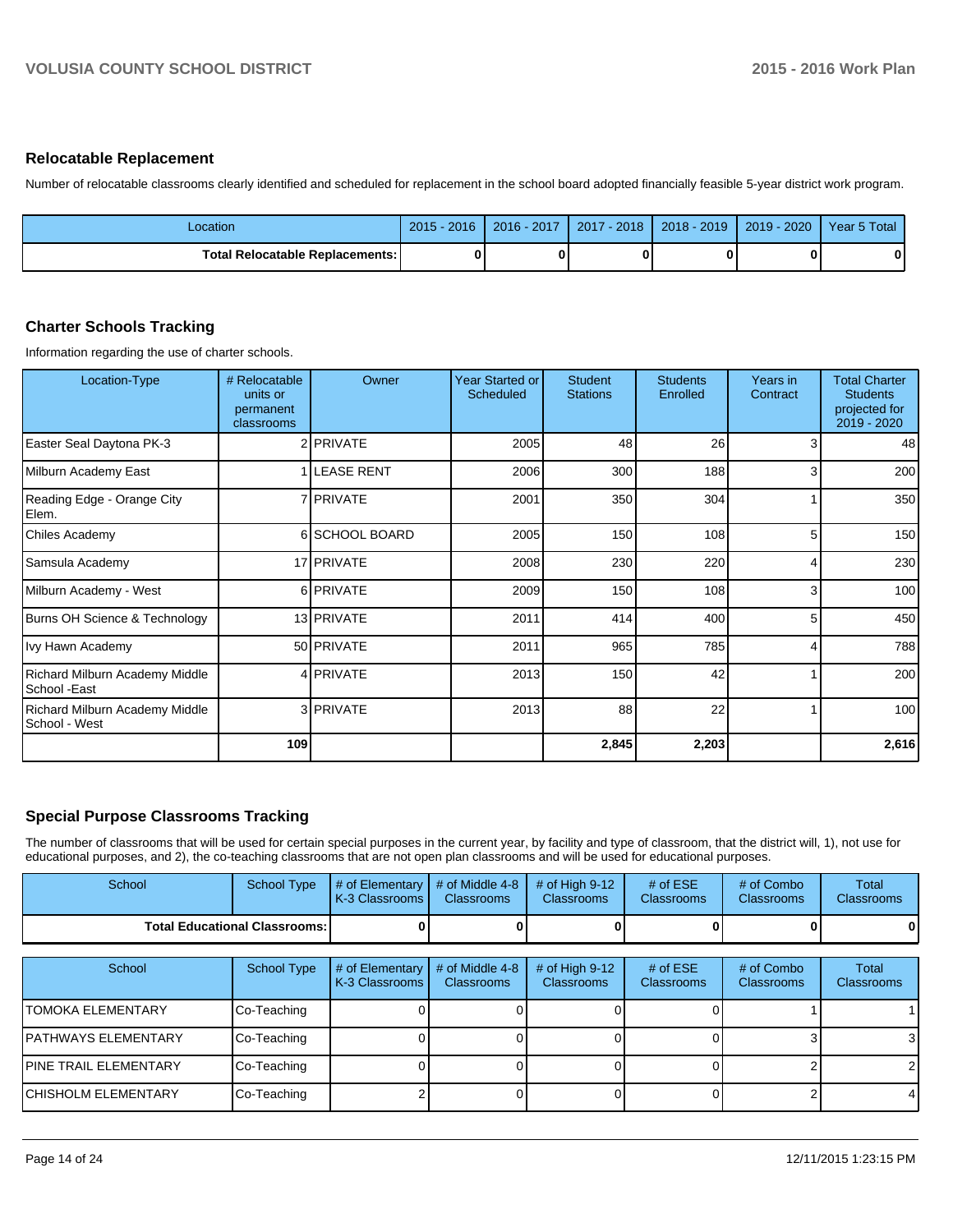| <b>HERITAGE MIDDLE</b>                     | Co-Teaching                          | 0          | 8              | $\Omega$    | 0              | 5              | 13             |
|--------------------------------------------|--------------------------------------|------------|----------------|-------------|----------------|----------------|----------------|
| <b>FREEDOM ELEMENTARY</b>                  | Co-Teaching                          |            | 0              | $\Omega$    | 0              | 0              | $\mathbf 1$    |
| READ-PATTILLO ELEMENTARY                   | Co-Teaching                          |            | 0              | $\Omega$    | 0              | 0              | 2              |
| SEABREEZE SENIOR HIGH                      | Co-Teaching                          | 0          | 0              | 36          | 0              | 0              | 36             |
| TURIE T SMALL ELEMENTARY                   | Co-Teaching                          | 0          | 0              | $\Omega$    | 0              | 1              | $\mathbf 1$    |
| PORT ORANGE ELEMENTARY                     | Co-Teaching                          | 0          | 0              | $\Omega$    | 0              | 2              | 2              |
| ORMOND BEACH MIDDLE                        | Co-Teaching                          | 0          | 14             | $\Omega$    | 0              | 0              | 14             |
| <b>SPRUCE CREEK SENIOR HIGH</b>            | Co-Teaching                          | 0          | 0              | 151         | 0              | 0              | 151            |
| <b>GEORGE W MARKS</b><br><b>ELEMENTARY</b> | Co-Teaching                          | 0          | 0              | C           | 0              | 8              | 8              |
| NEW SMYRNA BEACH MIDDLE                    | Co-Teaching                          | 0          | 21             | $\Omega$    | $\Omega$       | 13             | 34             |
| DAVID C. HINSON SR.                        | Co-Teaching                          | 0          | 20             | $\mathbf 0$ | $\Omega$       | 5              | 25             |
| MANATEE COVE ELEMENTARY                    | Co-Teaching                          |            | 1              | $\Omega$    | $\Omega$       | 0              | $\overline{2}$ |
| NEW SMYRNA BEACH HIGH<br>SCHOOL (NEW)      | Co-Teaching                          | 0          | 0              | 35          | $\Omega$       | 0              | 35             |
| PRIDE ELEMENTARY                           | Co-Teaching                          | 6          | 0              | $\Omega$    | $\Omega$       | 0              | 6              |
| <b>FRIENDSHIP ELEMENTARY</b>               | Co-Teaching                          | 0          | 0              | $\Omega$    | 0              | 1              | $\mathbf{1}$   |
| <b>DEBARY ELEMENTARY</b>                   | Co-Teaching                          | 0          | $\overline{2}$ | $\Omega$    | 0              | 0              | $\overline{2}$ |
| <b>CYPRESS CREEK ELEMENTARY</b>            | Co-Teaching                          | 0          | 0              | $\Omega$    | 0              | 6              | 6              |
| FOREST LAKE ELEMENTARY                     | Co-Teaching                          |            | 0              | $\Omega$    | 0              | 1              | $\overline{2}$ |
| TIMBERCREST ELEMENTARY                     | Co-Teaching                          | 0          | 0              | $\Omega$    | 0              | 1              | $\mathbf{1}$   |
| <b>GALAXY MIDDLE</b>                       | Co-Teaching                          | 0          | 13             | $\Omega$    | 0              | 0              | 13             |
| <b>SUNRISE ELEMENTARY</b>                  | Co-Teaching                          | 0          | 2              | $\Omega$    | 0              | 0              | $\overline{2}$ |
| <b>SOUTHWESTERN MIDDLE</b>                 | Co-Teaching                          | 0          | 0              | $\Omega$    | 0              | 7              | $\overline{7}$ |
| T D TAYLOR MIDDLE HIGH                     | Co-Teaching                          | 0          | 0              | 25          | $\Omega$       | 0              | 25             |
| <b>DISCOVERY ELEMENTARY</b>                | Co-Teaching                          | 0          | 0              | $\Omega$    | 0              | 3              | 3              |
| <b>DELTONA SENIOR HIGH</b>                 | Co-Teaching                          |            | ν              | 26          | v              | 281            | 307            |
| WESTSIDE ELEMENTARY                        | Co-Teaching                          | 3          | 0              | $\mathbf 0$ | $\overline{0}$ | $\overline{0}$ | 3              |
| SILVER SANDS MIDDLE                        | Co-Teaching                          | 0          | 29             | $\mathbf 0$ | $\overline{0}$ | $\overline{0}$ | 29             |
| <b>DELTONA MIDDLE</b>                      | Co-Teaching                          | 0          | 5 <sup>1</sup> | $\mathbf 0$ | $\overline{0}$ | $\overline{0}$ | 5              |
| PALM TERRACE ELEMENTARY                    | Co-Teaching                          | 0          | 0              | $\mathbf 0$ | $\overline{0}$ | $\mathsf{2}$   | $\sqrt{2}$     |
| CORONADO BEACH<br><b>ELEMENTARY</b>        | Co-Teaching                          | 0          | 1              | 0           | $\overline{0}$ | $\overline{0}$ | $\mathbf{1}$   |
| WOODWARD AVENUE<br><b>ELEMENTARY</b>       | Co-Teaching                          | 0          | 0              | 0           | $\overline{0}$ | $\overline{4}$ | $\overline{4}$ |
| <b>CITRUS GROVE ELEMENTARY</b>             | Co-Teaching                          | 8          | 0              | $\mathbf 0$ | $\overline{0}$ | $\overline{0}$ | 8              |
|                                            | <b>Total Co-Teaching Classrooms:</b> | ${\bf 24}$ | 116            | 273         | $\mathbf{0}$   | 348            | 761            |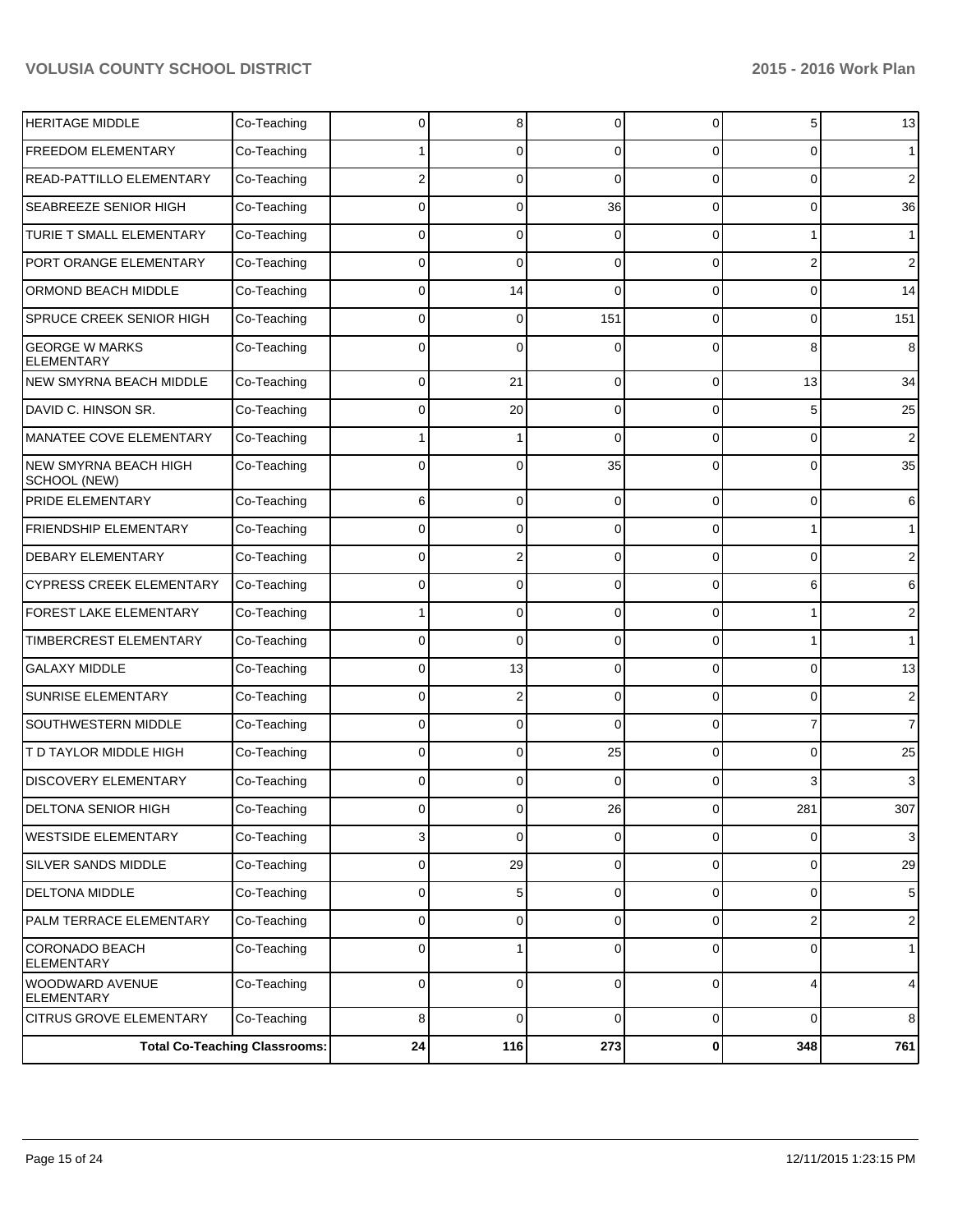#### **Infrastructure Tracking**

**Necessary offsite infrastructure requirements resulting from expansions or new schools. This section should include infrastructure information related to capacity project schedules and other project schedules (Section 4).**

Roadway improvements and water and sewer extension for the replacement of Pierson Elementary

**Proposed location of planned facilities, whether those locations are consistent with the comprehensive plans of all affected local governments, and recommendations for infrastructure and other improvements to land adjacent to existing facilities. Provisions of 1013.33(12), (13) and (14) and 1013.36 must be addressed for new facilities planned within the 1st three years of the plan (Section 5).**

The only replacement being relocated to a different site is Pierson Elementary and it is consistent. all other replacements, at this time, are on site.

**Consistent with Comp Plan?** Yes

#### **Net New Classrooms**

The number of classrooms, by grade level and type of construction, that were added during the last fiscal year.

| List the net new classrooms added in the 2014 - 2015 fiscal year.                                                                                       |                               |                                   |                                 |                        | vear.                                                                  |                            | Llist the net new classrooms to be added in the 2015 - 2016 fiscal |                        |  |  |
|---------------------------------------------------------------------------------------------------------------------------------------------------------|-------------------------------|-----------------------------------|---------------------------------|------------------------|------------------------------------------------------------------------|----------------------------|--------------------------------------------------------------------|------------------------|--|--|
| "Classrooms" is defined as capacity carrying classrooms that are added to increase<br>capacity to enable the district to meet the Class Size Amendment. |                               |                                   |                                 |                        | Totals for fiscal year 2015 - 2016 should match totals in Section 15A. |                            |                                                                    |                        |  |  |
| Location                                                                                                                                                | $2014 - 2015 \#$<br>Permanent | $2014 - 2015$ #<br><b>Modular</b> | $2014 - 2015 \#$<br>Relocatable | $2014 - 2015$<br>Total | $2015 - 2016$ #<br>Permanent                                           | $2015 - 2016$ #<br>Modular | $2015 - 2016$ #<br>Relocatable                                     | $2015 - 2016$<br>Total |  |  |
| Elementary (PK-3)                                                                                                                                       |                               |                                   |                                 |                        |                                                                        |                            |                                                                    |                        |  |  |
| Middle (4-8)                                                                                                                                            |                               |                                   |                                 |                        |                                                                        |                            |                                                                    |                        |  |  |
| High (9-12)                                                                                                                                             |                               |                                   |                                 |                        |                                                                        |                            |                                                                    |                        |  |  |
|                                                                                                                                                         |                               |                                   |                                 |                        |                                                                        |                            |                                                                    |                        |  |  |

#### **Relocatable Student Stations**

Number of students that will be educated in relocatable units, by school, in the current year, and the projected number of students for each of the years in the workplan.

| <b>Site</b>                 | $2015 - 2016$ | 2016 - 2017 | 2017 - 2018 | $2018 - 2019$ | $2019 - 2020$ | 5 Year Average |
|-----------------------------|---------------|-------------|-------------|---------------|---------------|----------------|
| ITOMOKA ELEMENTARY          | 372           | 372         | 372         | 372           | 372           | 372            |
| ICAMPBELL MIDDLE            |               | 0           | O           | $\Omega$      | 0             | $\mathbf 0$    |
| <b>JPATHWAYS ELEMENTARY</b> |               | 88          | 88          | 88            | 88            | 70             |
| IPINE TRAIL ELEMENTARY      | 132           | 132         | 132         | 132           | 132           | 132            |
| İCHISHOLM ELEMENTARY        | 94            | 94          | 94          | 94            | 0             | 75             |
| IHERITAGE MIDDLE            | 264           | 264         | 264         | 264           | 264           | 264            |
| <b>IFREEDOM ELEMENTARY</b>  | 44            | 44          | 44          | 88            | 88            | 62             |
| ICREEKSIDE MIDDLE           | 176           | 176         | 176         | 176           | 176           | 176            |
| IREAD-PATTILLO ELEMENTARY   | 132           | 132         | 132         | 132           | 132           | 132            |
| IRIVERVIEW LEARNING CENTER  |               | 0           |             |               | 0             | $\mathbf 0$    |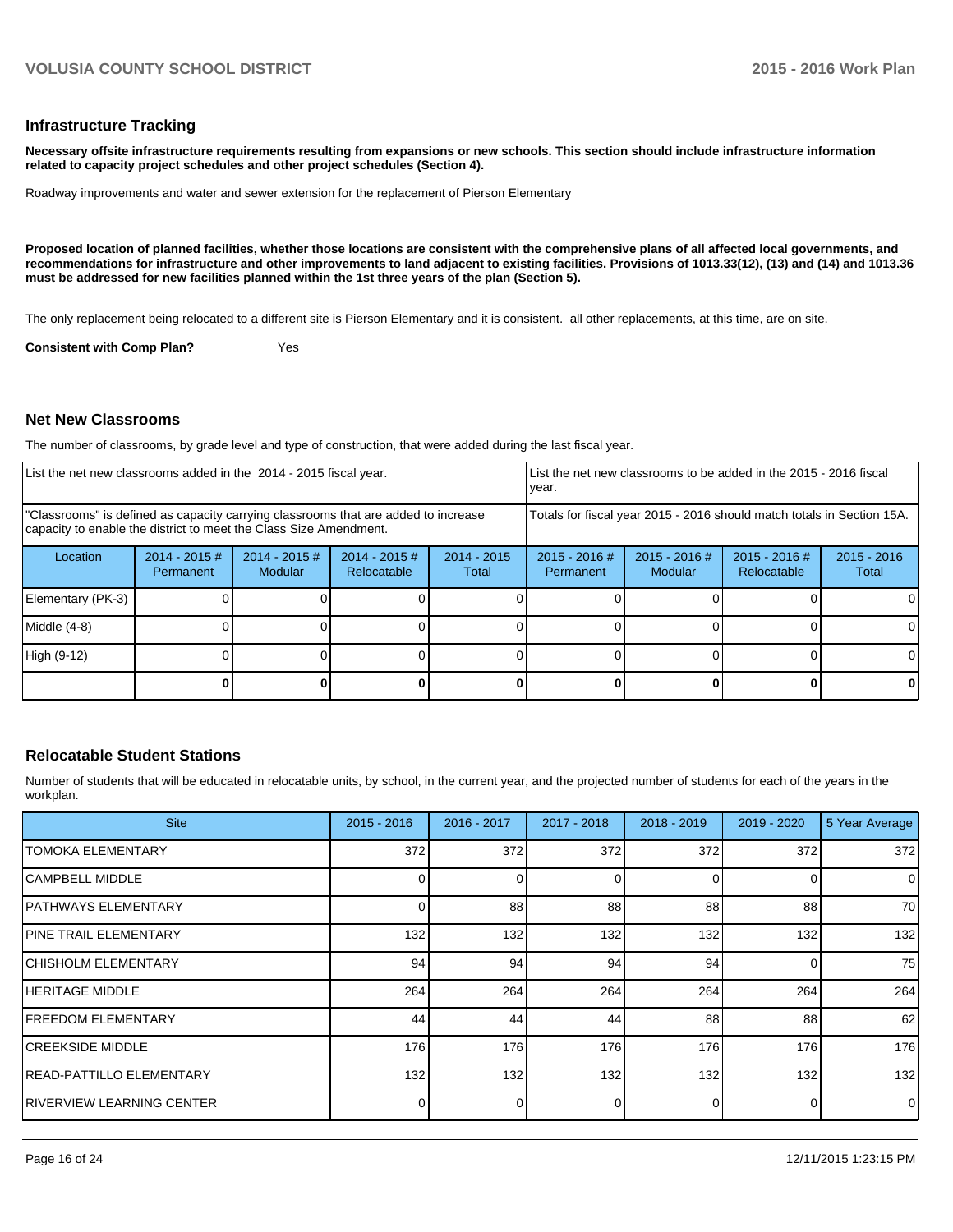| <b>SEABREEZE SENIOR HIGH</b>       | 0           | $\Omega$       | 0              | $\overline{0}$ | $\overline{0}$ | $\mathbf 0$    |
|------------------------------------|-------------|----------------|----------------|----------------|----------------|----------------|
| TURIE T SMALL ELEMENTARY           | 286         | 286            | 286            | 286            | 286            | 286            |
| <b>SUGAR MILL ELEMENTARY</b>       | 198         | 198            | 198            | 198            | 198            | 198            |
| <b>OSCEOLA ELEMENTARY</b>          | 106         | 106            | 106            | 106            | 106            | 106            |
| PIERSON ELEMENTARY                 | 506         | 506            | 506            | $\Omega$       | $\Omega$       | 304            |
| PORT ORANGE ELEMENTARY             | 154         | 154            | 154            | 154            | 154            | 154            |
| <b>ATLANTIC SENIOR HIGH</b>        | 300         | 300            | 300            | 300            | 300            | 300            |
| <b>SWEETWATER ELEMENTARY</b>       | 0           | 0              | 0              | $\Omega$       | 0              | $\overline{0}$ |
| <b>ORANGE CITY ELEMENTARY</b>      | 222         | 222            | 222            | 222            | 222            | 222            |
| ORMOND BEACH MIDDLE                | $\mathbf 0$ | $\mathbf 0$    | $\mathbf 0$    | $\Omega$       | $\overline{0}$ | $\overline{0}$ |
| <b>ORTONA ELEMENTARY</b>           | 54          | 32             | 32             | 32             | 32             | 36             |
| <b>SPRUCE CREEK SENIOR HIGH</b>    | 980         | 980            | 980            | 980            | 980            | 980            |
| <b>SPRUCE CREEK ELEMENTARY</b>     | 66          | 66             | 66             | 66             | 66             | 66             |
| <b>HORIZON ELEMENTARY</b>          | 132         | 132            | 132            | 132            | 132            | 132            |
| <b>GEORGE W MARKS ELEMENTARY</b>   | 110         | 110            | 110            | 110            | 110            | 110            |
| <b>INDIAN RIVER ELEMENTARY</b>     | 88          | 88             | 88             | 88             | 88             | 88             |
| <b>EDGEWATER PUBLIC ELEMENTARY</b> | 50          | 50             | 50             | 50             | 50             | 50             |
| <b>NEW SMYRNA BEACH MIDDLE</b>     | 418         | 418            | 418            | 418            | 418            | 418            |
| DAVID C. HINSON SR.                | 0           | $\Omega$       | $\Omega$       | $\Omega$       | $\Omega$       | $\overline{0}$ |
| MANATEE COVE ELEMENTARY            | 176         | 176            | 176            | 176            | 176            | 176            |
| <b>BONNER ELEMENTARY</b>           | 0           | $\mathbf{0}$   | $\Omega$       | $\Omega$       | $\Omega$       | $\overline{0}$ |
| <b>BLUE LAKE ELEMENTARY</b>        | 132         | 132            | 132            | 132            | 132            | 132            |
| MAINLAND SENIOR HIGH               | 0           | $\Omega$       | $\Omega$       | $\Omega$       | $\Omega$       | $\overline{0}$ |
| <b>RIVER SPRINGS MIDDLE SCHOOL</b> | 198         | 198            | 198            | 198            | 198            | 198            |
| UNIVERSITY HIGH SCHOOL             | 0           | 0              | $\Omega$       | $\Omega$       | $\Omega$       | $\overline{0}$ |
| NEW SMYRNA BEACH HIGH SCHOOL (NEW) | 0           | $\overline{0}$ | $\overline{0}$ | $\overline{0}$ | $\overline{0}$ | $\mathbf 0$    |
| <b>PRIDE ELEMENTARY</b>            | 0           | 0              | $\Omega$       | 0              | $\overline{0}$ | $\mathbf 0$    |
| <b>FRIENDSHIP ELEMENTARY</b>       | 128         | 128            | 128            | 128            | 128            | 128            |
| <b>DEBARY ELEMENTARY</b>           | 94          | 94             | 94             | 94             | 94             | 94             |
| HIGHBANKS LEARNING CENTER WEST     | 0           | 0              | 0              | $\overline{0}$ | 0              | $\overline{0}$ |
| <b>SPIRIT ELEMENTARY</b>           | 220         | 220            | 220            | 220            | 220            | 220            |
| <b>CYPRESS CREEK ELEMENTARY</b>    | 0           | 80             | 80             | 80             | 80             | 64             |
| <b>FOREST LAKE ELEMENTARY</b>      | 0           | 0              | 0              | $\overline{0}$ | $\overline{0}$ | $\overline{0}$ |
| <b>TIMBERCREST ELEMENTARY</b>      | 208         | 208            | 208            | 208            | 208            | 208            |
| <b>GALAXY MIDDLE</b>               | 396         | 396            | 396            | 396            | 396            | 396            |
| SUNRISE ELEMENTARY                 | 88          | 88             | 88             | 88             | 88             | 88             |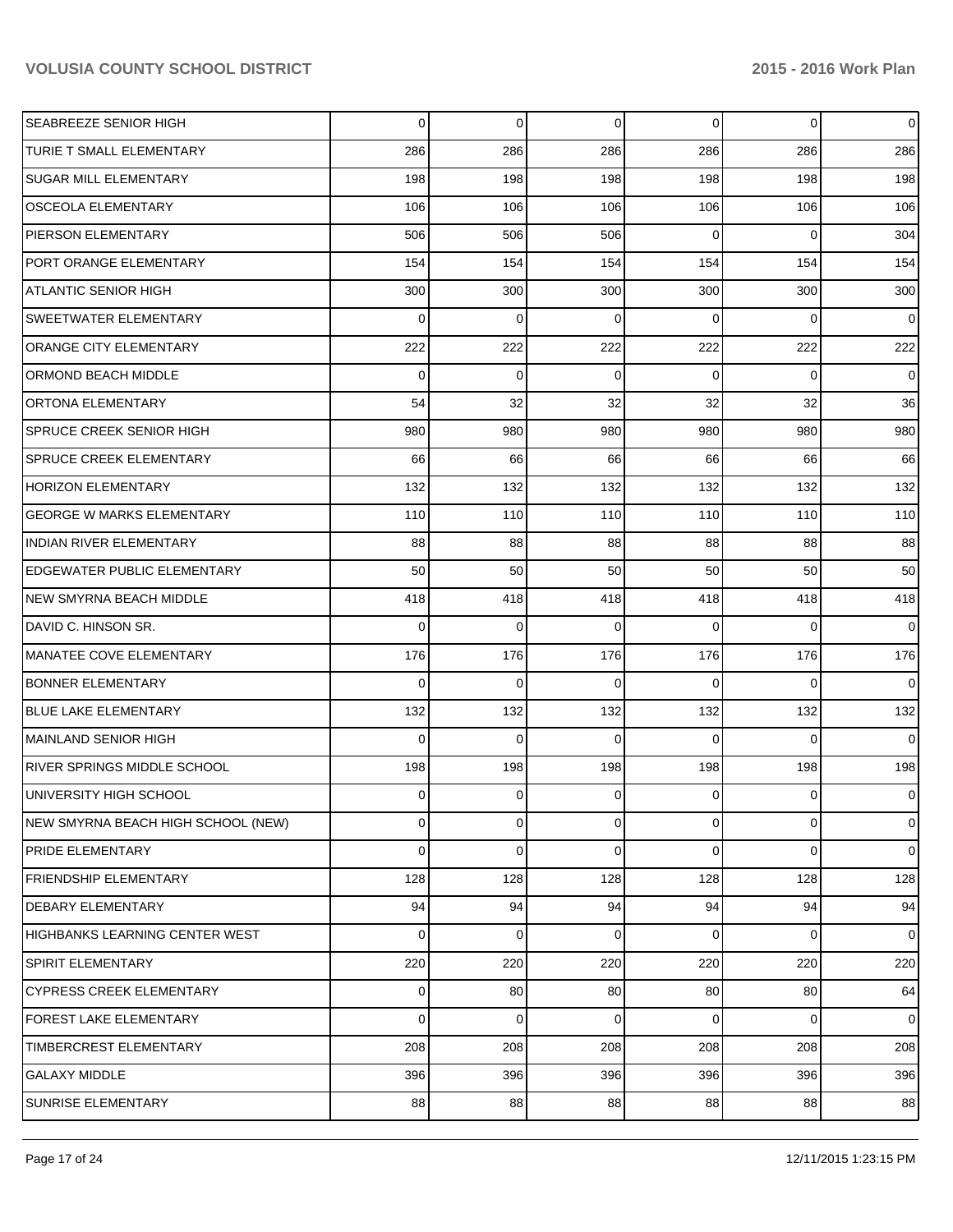| <b>VOLUSIA PINES ELEMENTARY</b>                   | 132            | 132            | 132      | 132            | 132            | 132            |
|---------------------------------------------------|----------------|----------------|----------|----------------|----------------|----------------|
| PINE RIDGE SENIOR HIGH                            | 400            | 400            | 400      | 400            | 400            | 400            |
| <b>SOUTHWESTERN MIDDLE</b>                        | 330            | 330            | 330      | 330            | 330            | 330            |
| <b>EDITH I STARKE ELEMENTARY</b>                  | 98             | 98             | 98       | 98             | 98             | 98             |
| <b>T D TAYLOR MIDDLE HIGH</b>                     | 0              | $\Omega$       | $\Omega$ | $\Omega$       | $\Omega$       | $\Omega$       |
| <b>DISCOVERY ELEMENTARY</b>                       | 230            | 230            | 230      | 230            | 230            | 230            |
| <b>DELTONA SENIOR HIGH</b>                        | 285            | 285            | 285      | 285            | 285            | 285            |
| HOLLY HILL SCHOOL                                 | 154            | 154            | 154      | 154            | 154            | 154            |
| <b>WALTER A HURST ELEMENTARY</b>                  | 0              | $\Omega$       | $\Omega$ | $\Omega$       | $\Omega$       | $\Omega$       |
| R J LONGSTREET ELEMENTARY                         | 66             | 66             | 66       | 66             | 66             | 66             |
| WESTSIDE ELEMENTARY                               | 128            | 128            | 128      | 128            | 128            | 128            |
| <b>SILVER SANDS MIDDLE</b>                        | 308            | 308            | 308      | 308            | 308            | 308            |
| <b>SOUTH DAYTONA ELEMENTARY</b>                   | 0              | $\Omega$       | $\Omega$ | $\Omega$       | $\Omega$       | $\Omega$       |
| <b>DELTONA MIDDLE</b>                             | 428            | 428            | 428      | 428            | 428            | 428            |
| <b>DELTONA LAKES ELEMENTARY</b>                   | 84             | 84             | 84       | 84             | 84             | 84             |
| <b>ENTERPRISE ELEMENTARY</b>                      | 132            | 132            | 132      | 132            | 132            | 132            |
| <b>OSTEEN ELEMENTARY</b>                          | 0              | $\Omega$       | $\Omega$ | $\Omega$       | $\Omega$       | $\Omega$       |
| <b>PALM TERRACE ELEMENTARY</b>                    | 198            | 198            | 198      | 198            | 198            | 198            |
| <b>ORMOND BEACH ELEMENTARY</b>                    | 110            | 110            | 110      | 110            | 110            | 110            |
| <b>CORONADO BEACH ELEMENTARY</b>                  | 44             | 44             | 44       | 44             | 44             | 44             |
| <b>DELAND SENIOR HIGH</b>                         | 542            | 542            | 542      | 542            | 542            | 542            |
| WOODWARD AVENUE ELEMENTARY                        | 196            | 196            | 196      | 196            | 196            | 196            |
| <b>DELAND MIDDLE</b>                              | 366            | 366            | 366      | 366            | 366            | 366            |
| LOUISE S MCINNIS ELEMENTARY                       | 216            | 216            | 216      | 216            | 216            | 216            |
| HERBERT STREET CENTER                             | 0              | $\Omega$       | 0        | 0              | $\Omega$       | $\overline{0}$ |
| <b>CHAMPION ELEMENTARY</b>                        | $\overline{0}$ | $\overline{0}$ | 0        | $\overline{0}$ | $\overline{0}$ | $\overline{0}$ |
| <b>CITRUS GROVE ELEMENTARY</b>                    | 176            | 176            | 176      | 176            | 176            | 176            |
| <b>BICENTENNIAL PARK</b>                          | $\overline{0}$ | $\mathbf 0$    | 0        | $\overline{0}$ | $\mathbf 0$    | $\overline{0}$ |
| Totals for VOLUSIA COUNTY SCHOOL DISTRICT         |                |                |          |                |                |                |
| Total students in relocatables by year.           | 11,147         | 11,293         | 11,293   | 10,831         | 10,737         | 11,060         |
| Total number of COFTE students projected by year. | 58,325         | 58,334         | 58,344   | 58,282         | 58,165         | 58,290         |
| Percent in relocatables by year.                  | 19 %           | 19%            | 19 %     | 19 %           | 18%            | 19 %           |

# **Leased Facilities Tracking**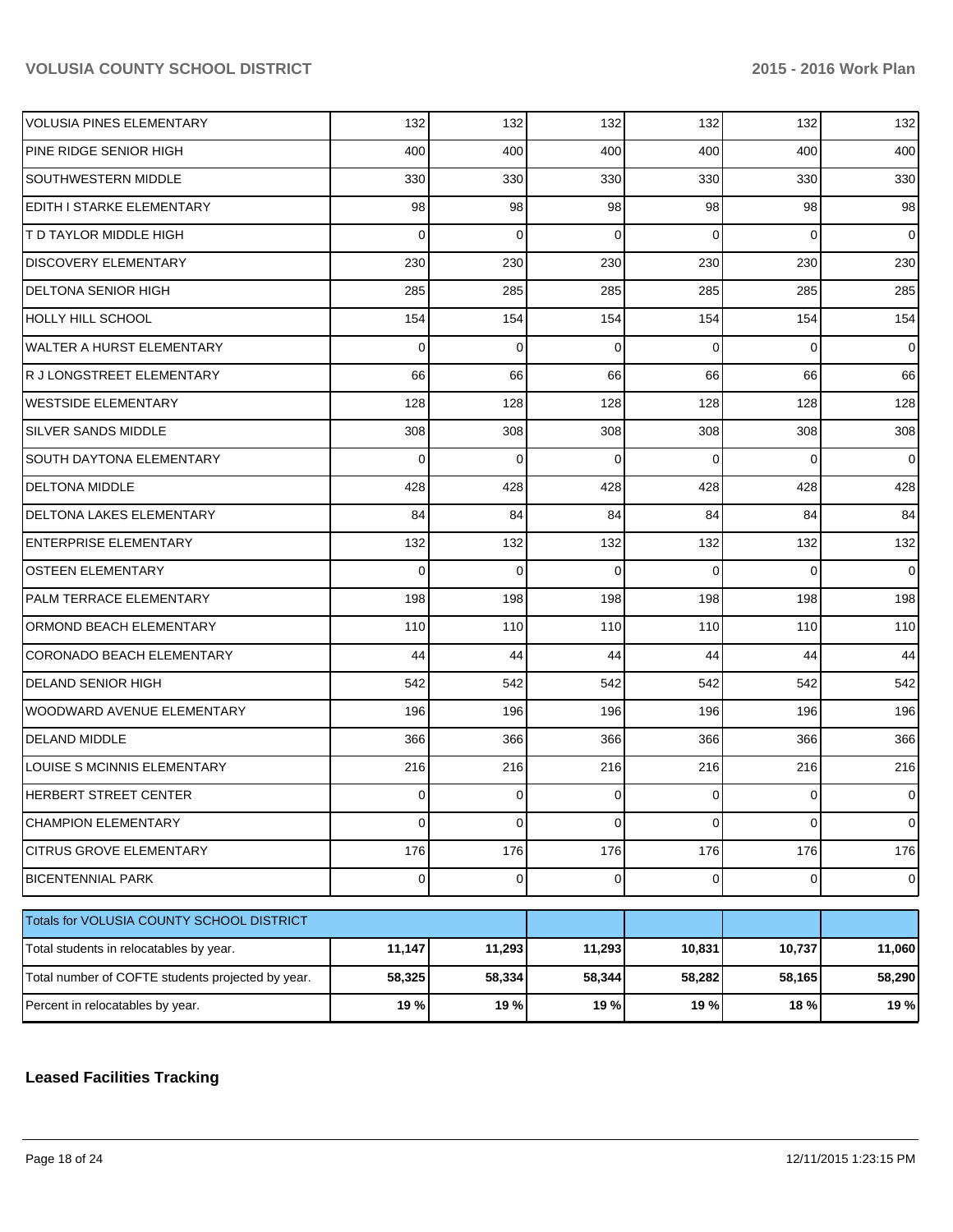Exising leased facilities and plans for the acquisition of leased facilities, including the number of classrooms and student stations, as reported in the educational plant survey, that are planned in that location at the end of the five year workplan.

| Location                           | # of Leased<br>Classrooms 2015 -<br>2016 | <b>FISH Student</b><br><b>Stations</b> | Owner               | # of Leased<br>Classrooms 2019 -<br>2020 | <b>FISH Student</b><br><b>Stations</b> |
|------------------------------------|------------------------------------------|----------------------------------------|---------------------|------------------------------------------|----------------------------------------|
| <b>ORANGE CITY ELEMENTARY</b>      | 0                                        |                                        | 0 Mobile Modular    | 0                                        | 0                                      |
| <b>ORTONA ELEMENTARY</b>           |                                          |                                        | 22 WilliamsScotsman | 0                                        | $\overline{0}$                         |
| <b>HORIZON ELEMENTARY</b>          | 0                                        |                                        | 0 Mobile Modular    | 0                                        | $\overline{0}$                         |
| TIMBERCREST ELEMENTARY             | $\mathbf 0$                              |                                        | 0 WilliamsScotsman  | 0                                        | $\overline{0}$                         |
| <b>ORMOND BEACH ELEMENTARY</b>     | 0                                        |                                        | 0 WilliamsScotsman  | 0                                        | $\overline{0}$                         |
| WOODWARD AVENUE ELEMENTARY         | $\Omega$                                 |                                        | 0 Mobile Modular    | 0                                        | $\overline{0}$                         |
| LOUISE S MCINNIS ELEMENTARY        |                                          |                                        | 88 Mobile Modular   | 0                                        | $\overline{0}$                         |
| <b>ORMOND BEACH MIDDLE</b>         | $\Omega$                                 |                                        | 0 Mobile Modular    | 0                                        | $\overline{0}$                         |
| <b>BONNER ELEMENTARY</b>           | 0                                        |                                        |                     | 0                                        | $\overline{0}$                         |
| <b>BLUE LAKE ELEMENTARY</b>        | $\mathbf 0$                              | $\Omega$                               |                     | 0                                        | $\overline{0}$                         |
| <b>TOMOKA ELEMENTARY</b>           | $\Omega$                                 | 0                                      |                     | 0                                        | $\overline{0}$                         |
| <b>CAMPBELL MIDDLE</b>             | $\Omega$                                 | 0                                      |                     | 0                                        | $\overline{0}$                         |
| <b>PATHWAYS ELEMENTARY</b>         | $\Omega$                                 | 0                                      |                     | 0                                        | $\overline{0}$                         |
| <b>PINE TRAIL ELEMENTARY</b>       | $\Omega$                                 | 0                                      |                     | 0                                        | $\overline{0}$                         |
| CHISHOLM ELEMENTARY                | 0                                        | 0                                      |                     | 0                                        | $\overline{0}$                         |
| CORONADO BEACH ELEMENTARY          | $\Omega$                                 | 0                                      |                     | 0                                        | $\overline{0}$                         |
| <b>DELAND SENIOR HIGH</b>          |                                          | 25                                     |                     | 0                                        | $\overline{0}$                         |
| <b>DELAND MIDDLE</b>               | $\Omega$                                 | 0                                      |                     | U                                        | $\overline{0}$                         |
| <b>DELTONA MIDDLE</b>              | 0                                        | 0                                      |                     | 0                                        | $\overline{0}$                         |
| <b>DELTONA LAKES ELEMENTARY</b>    | $\Omega$                                 | 0                                      |                     | 0                                        | $\overline{0}$                         |
| <b>ENTERPRISE ELEMENTARY</b>       | 0                                        | 0                                      |                     | 0                                        | $\overline{0}$                         |
| <b>OSTEEN ELEMENTARY</b>           | $\Omega$                                 | 0                                      |                     | 0                                        | $\overline{0}$                         |
| PALM TERRACE ELEMENTARY            | 0                                        | 0                                      |                     | 0                                        | $\overline{0}$                         |
| HOLLY HILL SCHOOL                  | $\mathbf 0$                              | 0                                      |                     | 0                                        | $\mathbf 0$                            |
| <b>WALTER A HURST ELEMENTARY</b>   | $\pmb{0}$                                | 0                                      |                     | 0                                        | $\overline{0}$                         |
| R J LONGSTREET ELEMENTARY          | $\mathbf 0$                              | 0                                      |                     | 0                                        | $\overline{0}$                         |
| WESTSIDE ELEMENTARY                | $\pmb{0}$                                | 0                                      |                     | 0                                        | $\overline{0}$                         |
| SILVER SANDS MIDDLE                | $\mathbf 0$                              | 0                                      |                     | 0                                        | $\overline{0}$                         |
| MAINLAND SENIOR HIGH               | $\pmb{0}$                                | 0                                      |                     | 0                                        | $\overline{0}$                         |
| <b>GEORGE W MARKS ELEMENTARY</b>   | $\mathbf 0$                              | 0                                      |                     | 0                                        | $\overline{0}$                         |
| <b>INDIAN RIVER ELEMENTARY</b>     | $\mathbf 0$                              | 0                                      |                     | 0                                        | $\overline{0}$                         |
| <b>EDGEWATER PUBLIC ELEMENTARY</b> | 0                                        | 0                                      |                     | 0                                        | $\overline{0}$                         |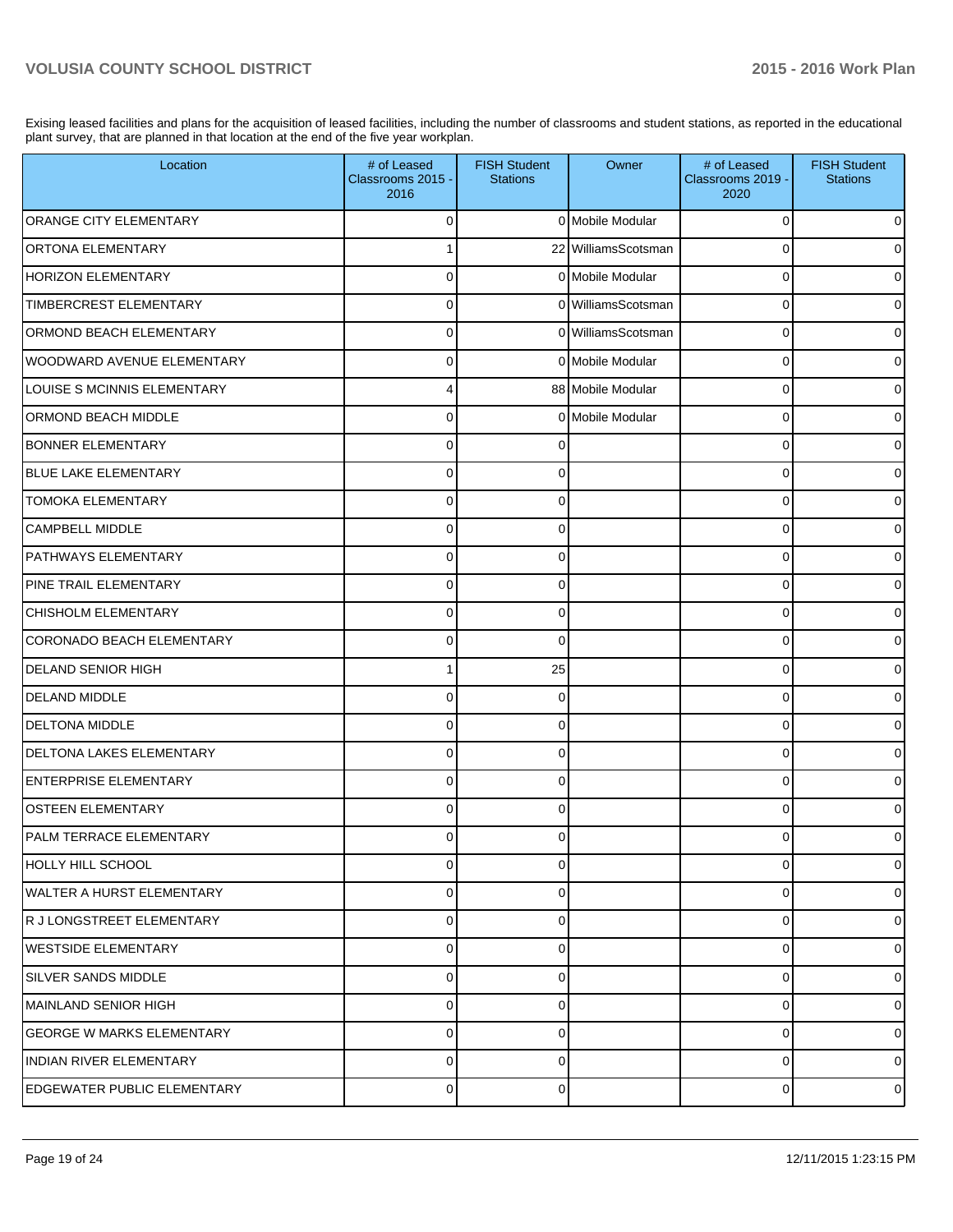| NEW SMYRNA BEACH MIDDLE               | 0           | 0  | $\overline{0}$ | n              |
|---------------------------------------|-------------|----|----------------|----------------|
| <b>SPRUCE CREEK SENIOR HIGH</b>       | 0           | 0  | 0              |                |
| <b>SPRUCE CREEK ELEMENTARY</b>        | 0           | 0  | 0              |                |
| SUGAR MILL ELEMENTARY                 | 0           | 0  | 0              |                |
| <b>OSCEOLA ELEMENTARY</b>             | 0           | 0  | 0              |                |
| PIERSON ELEMENTARY                    | 0           | 0  | 0              |                |
| PORT ORANGE ELEMENTARY                | 0           | 0  | 0              |                |
| <b>ATLANTIC SENIOR HIGH</b>           | 0           | 0  | 0              |                |
| SWEETWATER ELEMENTARY                 | 0           | 0  | 0              |                |
| <b>READ-PATTILLO ELEMENTARY</b>       | $\Omega$    | 0  | 0              |                |
| <b>RIVERVIEW LEARNING CENTER</b>      | 0           | 0  | 0              |                |
| <b>SEABREEZE SENIOR HIGH</b>          | 0           | 0  | 0              |                |
| TURIE T SMALL ELEMENTARY              | 0           | 0  | 0              |                |
| <b>SOUTH DAYTONA ELEMENTARY</b>       | $\Omega$    | 0  | 0              |                |
| SOUTHWESTERN MIDDLE                   | 0           | 0  | 0              |                |
| EDITH I STARKE ELEMENTARY             | 0           | 0  | 0              |                |
| T D TAYLOR MIDDLE HIGH                | 0           | 0  | 0              |                |
| <b>BICENTENNIAL PARK</b>              | $\Omega$    | 0  | 0              |                |
| <b>DISCOVERY ELEMENTARY</b>           | 0           | 0  | 0              |                |
| <b>DELTONA SENIOR HIGH</b>            | 0           | 0  | 0              |                |
| <b>GALAXY MIDDLE</b>                  | 0           | 0  | 0              |                |
| SUNRISE ELEMENTARY                    | $\Omega$    | 0  | 0              |                |
| VOLUSIA PINES ELEMENTARY              | 3           | 66 | 0              |                |
| PINE RIDGE SENIOR HIGH                | 0           | 0  | 0              |                |
| FOREST LAKE ELEMENTARY                |             |    | 0              |                |
| <b>FRIENDSHIP ELEMENTARY</b>          | 0           | 0  | 0              | 0              |
| <b>DEBARY ELEMENTARY</b>              | 0           | 0  | 0              | 0              |
| <b>HERITAGE MIDDLE</b>                | $\Omega$    | 0  | 0              | 0              |
| <b>FREEDOM ELEMENTARY</b>             | 0           | 0  | 0              | 0              |
| <b>CREEKSIDE MIDDLE</b>               | $\Omega$    | 0  | 0              | 0              |
| <b>HIGHBANKS LEARNING CENTER WEST</b> | 0           | 0  | 0              | 0              |
| <b>SPIRIT ELEMENTARY</b>              | 0           | 0  | 0              | 0              |
| DAVID C. HINSON SR.                   | 0           | 0  | 0              | 0              |
| MANATEE COVE ELEMENTARY               | $\Omega$    | n  | 0              | 0              |
| <b>CYPRESS CREEK ELEMENTARY</b>       | $\mathbf 0$ | 0  | 0              | 0              |
| RIVER SPRINGS MIDDLE SCHOOL           | 0           | 0  | 0              | $\overline{0}$ |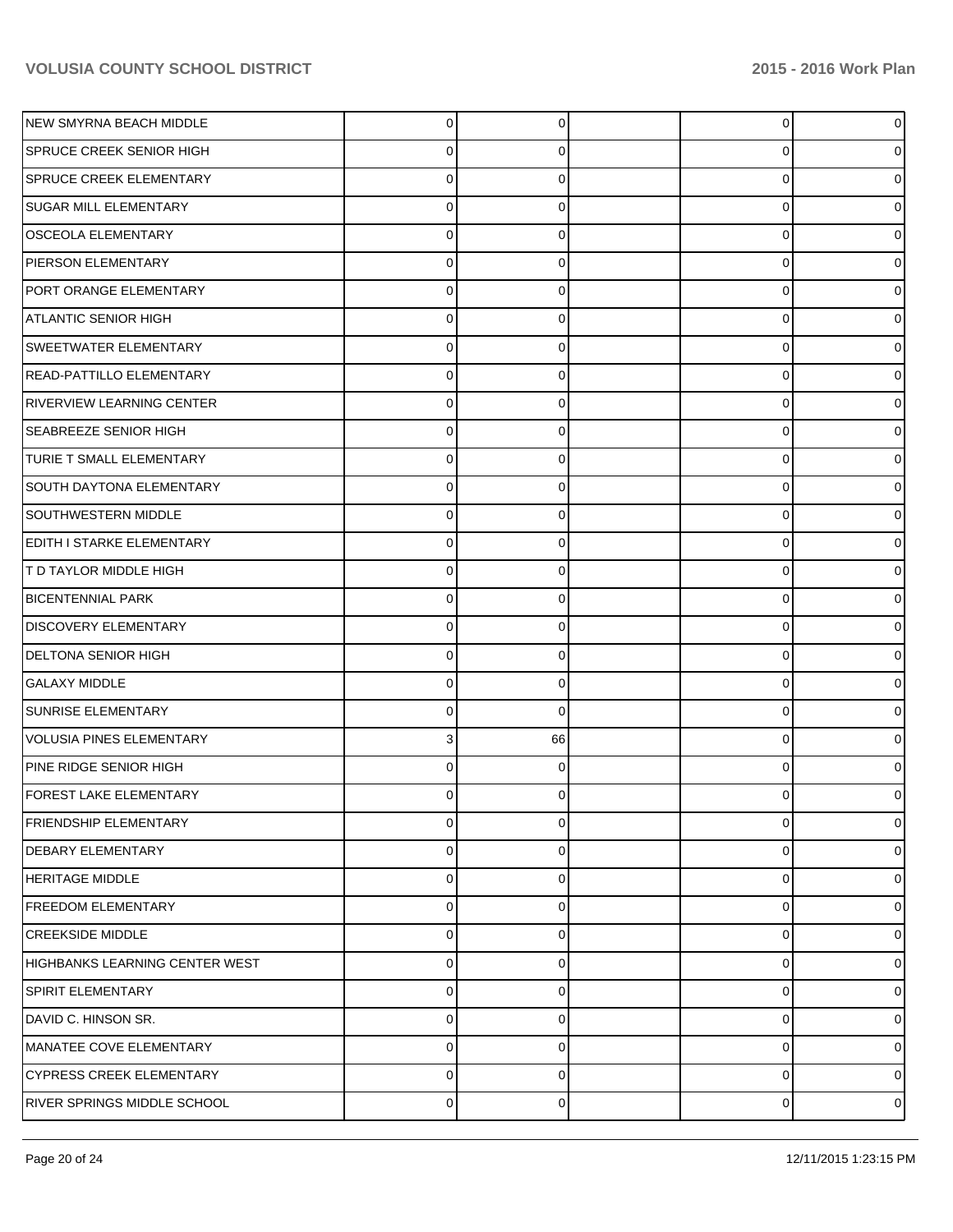| UNIVERSITY HIGH SCHOOL             |     |  |  |
|------------------------------------|-----|--|--|
| NEW SMYRNA BEACH HIGH SCHOOL (NEW) |     |  |  |
| <b>IPRIDE ELEMENTARY</b>           |     |  |  |
| HERBERT STREET CENTER              |     |  |  |
| <b>CHAMPION ELEMENTARY</b>         |     |  |  |
| <b>CITRUS GROVE ELEMENTARY</b>     |     |  |  |
|                                    | 201 |  |  |

#### **Failed Standard Relocatable Tracking**

Relocatable units currently reported by school, from FISH, and the number of relocatable units identified as 'Failed Standards'.

Nothing reported for this section.

# **Planning**

#### **Class Size Reduction Planning**

**Plans approved by the school board that reduce the need for permanent student stations such as acceptable school capacity levels, redistricting, busing, year-round schools, charter schools, magnet schools, public-private partnerships, multitrack scheduling, grade level organization, block scheduling, or other alternatives.**

Various methods have been utilized in an attempt to meet the class size reduction requirement. The methods include but are not limited to redistricting,hiring additional teachers, co-teaching, and combination classes. The District is reviewing its choice programs and their relevancy to F.S. 1002.31(9).

#### **School Closure Planning**

**Plans for the closure of any school, including plans for disposition of the facility or usage of facility space, and anticipated revenues.**

There is no plan for school closures at this time.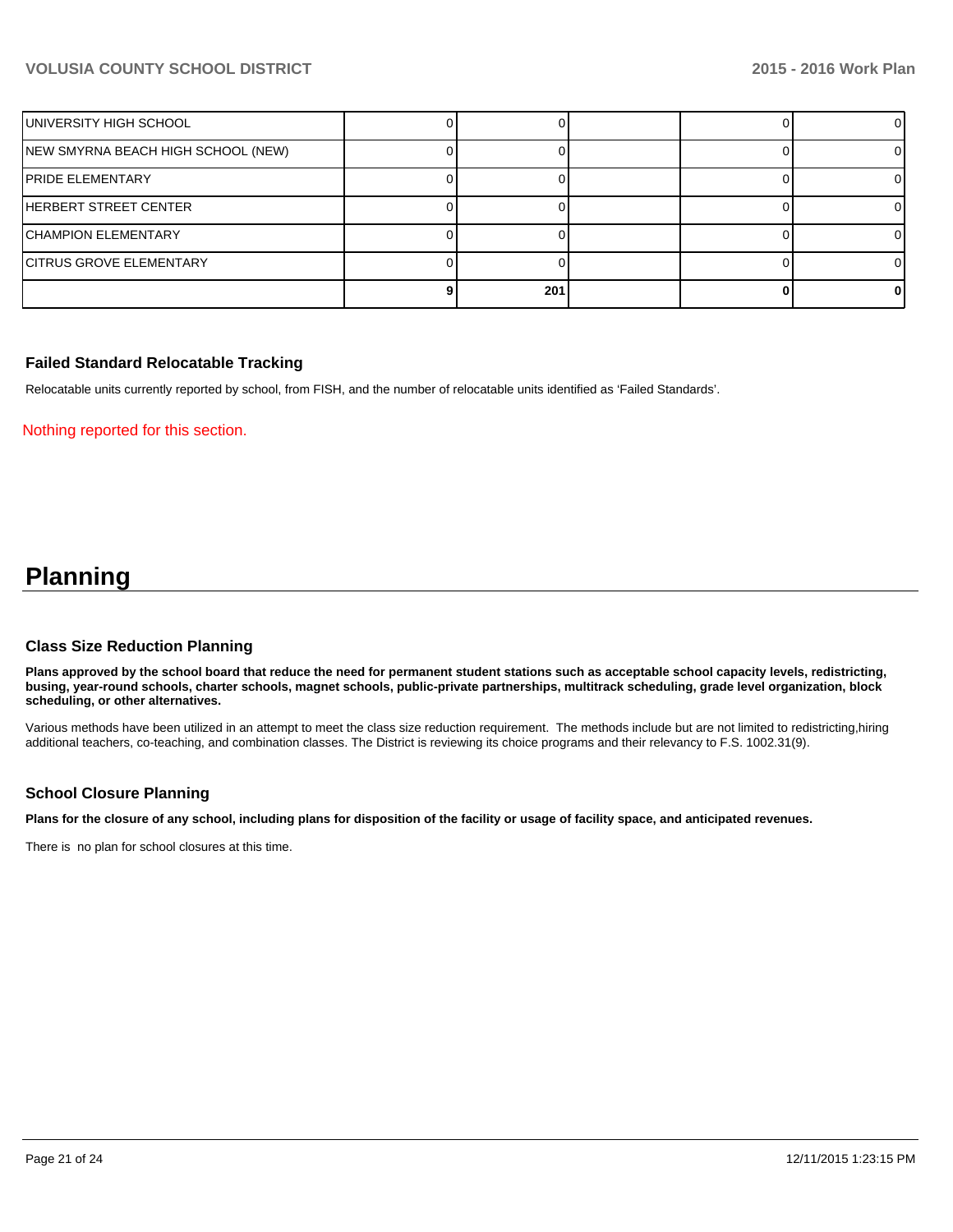# **Long Range Planning**

#### **Ten-Year Maintenance**

District projects and locations regarding the projected need for major renovation, repair, and maintenance projects within the district in years 6-10 beyond the projects plans detailed in the five years covered by the work plan.

| Project     | 2019 - 2020 / 2024 - 2025<br><b>Projected Cost</b> |
|-------------|----------------------------------------------------|
| Systems     | \$45,000,000                                       |
| Roofing     | \$50,000,000                                       |
| Life Safety | \$25,000,000                                       |
| Site        | \$10,000,000                                       |
|             | \$130,000,000                                      |

### **Ten-Year Capacity**

Schedule of capital outlay projects projected to ensure the availability of satisfactory student stations for the projected student enrollment in K-12 programs for the future 5 years beyond the 5-year district facilities work program.

| Project                 | Location, Community, Quadrant or other<br>general location | 2019 - 2020 / 2024 - 2025<br><b>Projected Cost</b> |
|-------------------------|------------------------------------------------------------|----------------------------------------------------|
| George Marks Elementary | West                                                       | \$17,000,000                                       |
| Tomoka Elementary       | <b>Halifax</b>                                             | \$17,000,000                                       |
| Venetian Bay K-8        | Southeast                                                  | \$20,000,000                                       |
|                         |                                                            | \$54,000,000                                       |

# **Ten-Year Planned Utilization**

Schedule of planned capital outlay projects identifying the standard grade groupings, capacities, and planned utilization rates of future educational facilities of the district for both permanent and relocatable facilities.

| Grade Level Projections         | <b>FISH</b><br><b>Student</b><br><b>Stations</b> | <b>Actual 2014 -</b><br>2015 FISH<br>Capacity | Actual<br>$2014 -$<br>2015<br><b>COFTE</b> | Actual 2014 - 2015<br><b>Utilization</b> | Actual 2015 - 2016 / 2024 - 2025 new<br>Student Capacity to be added/removed | Projected 2024<br><b>2025 COFTE</b> | Projected 2024 -<br>2025 Utilization |
|---------------------------------|--------------------------------------------------|-----------------------------------------------|--------------------------------------------|------------------------------------------|------------------------------------------------------------------------------|-------------------------------------|--------------------------------------|
| Elementary - District<br>Totals | 35,745                                           | 35,745                                        | 27,027.00                                  | 75.61 %                                  |                                                                              | 24,487                              | 68.50 %                              |
| Middle - District Totals        | 23.393                                           | 21.047                                        | 15,920.00                                  | 75.64 %                                  |                                                                              | 12,132                              | 57.64 %                              |
| High - District Totals          | 20,842                                           | 19,796                                        | 15,138.00                                  | 76.47 %                                  |                                                                              | 13,918                              | 70.31 %                              |
| Other - ESE, etc                | 2.151                                            | 248                                           | 125.00                                     | 50.40 %                                  |                                                                              | 200                                 | 80.65 %                              |
|                                 | 82,131                                           | 76,836                                        | 58,210.00                                  | 75.76 %                                  |                                                                              | 50,737                              | 66.03 %                              |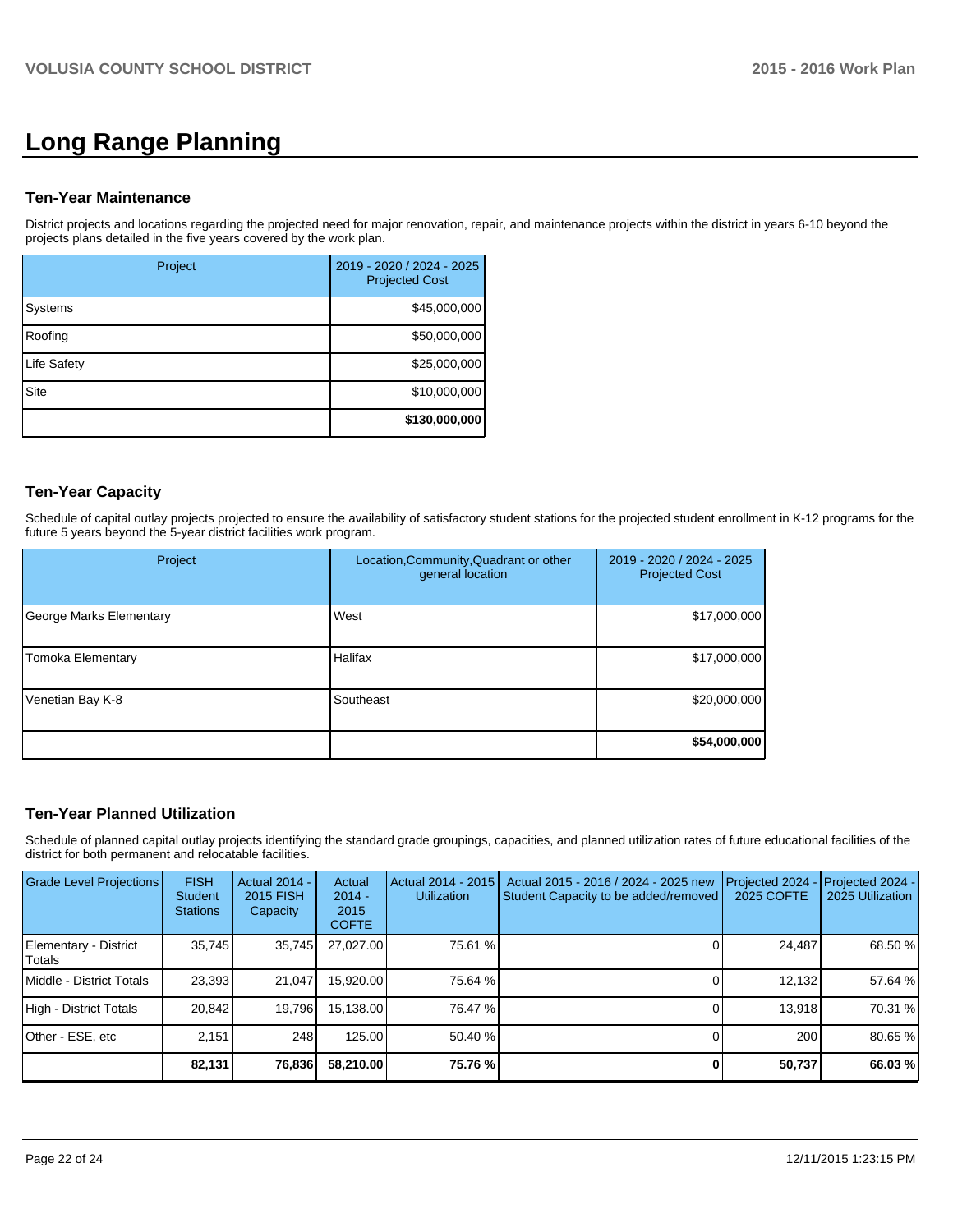**Combination schools are included with the middle schools for student stations, capacity, COFTE and utilization purposes because these facilities all have a 90% utilization factor. Use this space to explain or define the grade groupings for combination schools.**

No comments to report.

#### **Ten-Year Infrastructure Planning**

**Proposed Location of Planned New, Remodeled, or New Additions to Facilities in 06 thru 10 out years (Section 28).**

Venetian Bay K-8

**Plans for closure of any school, including plans for disposition of the facility or usage of facility space, and anticipated revenues in the 06 thru 10 out years (Section 29).**

None identified at this time.

#### **Twenty-Year Maintenance**

District projects and locations regarding the projected need for major renovation, repair, and maintenance projects within the district in years 11-20 beyond the projects plans detailed in the five years covered by the work plan.

| Project            | 2024 - 2025 / 2034 - 2035 Projected Cost |
|--------------------|------------------------------------------|
| Roofing            | \$55,000,000                             |
| Systems            | \$65,000,000                             |
| <b>Life Safety</b> | \$45,000,000                             |
| Site               | \$20,000,000                             |
|                    | \$185,000,000                            |

#### **Twenty-Year Capacity**

Schedule of capital outlay projects projected to ensure the availability of satisfactory student stations for the projected student enrollment in K-12 programs for the future 11-20 years beyond the 5-year district facilities work program.

Nothing reported for this section.

#### **Twenty-Year Planned Utilization**

Schedule of planned capital outlay projects identifying the standard grade groupings, capacities, and planned utilization rates of future educational facilities of the district for both permanent and relocatable facilities.